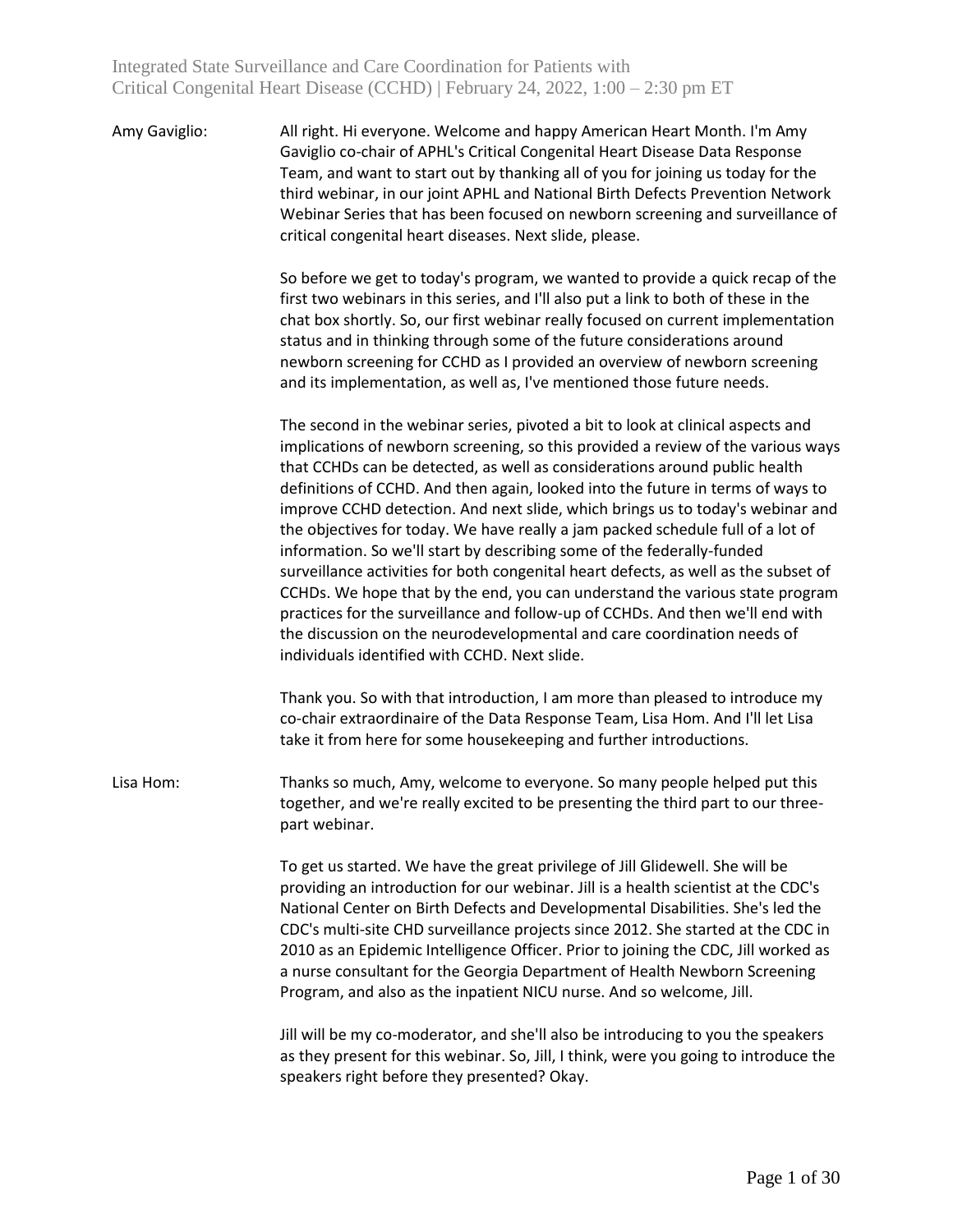Jill Glidewell: Yeah, we'll do a short bio before everyone's presentation.

Lisa Hom: Fantastic. Thanks so much. So this is just a short foreshadowing of who will be speaking on this webinar.

Jill Glidewell: All right. Thank you, Lisa. And I think, as we go through the presentations, we will proceed to each presentation and speaker and hold questions until the end given our packed agenda. If you do think of a question along the way, please do put that in the chat box and we'll try to respond to those questions throughout the webinar. And again, I'm Jill Glidewell. I am a health scientist at CDC's National Center on Birth Defects and Developmental Disabilities. And I'll spend the next few minutes giving a brief overview of our CHD surveillance activities. Next slide.

> This graphic celebrates CDC's and its partners' work on congenital heart defects since the Congenital Heart Futures Act was passed. Where I will not be discussing each of these milestones today, I will be highlighting a few of our key CHD surveillance activities. Next slide.

> I'd like to call out these two time points. In 2010, the Congenital Heart Futures Act was passed. It was the first legislation of its kind authorizing funding for and directing CDC to enhance and expand surveillance of individuals with CHD.

> And in 2018, the Congenital Heart Future Reauthorization Act was passed allowing for continuation of funding and authorization of CDC's CHD surveillance activities. Next slide.

Something that CDC, as well as many of your state programs focus on with surveillance is the emphasis on population-based findings. Meaning we've worked toward describing the health of all individuals living with CHD, not only those receiving specialized care or care at congenital cardiac clinics, since those may represent a small percentage of all people living with CHD. Next slide.

Since 2012, we've funded sites to conduct population-based surveillance by linking birth defects surveillance, electronic healthcare and claims data. We've increased the number of CHD surveillance sites since our pilot project in 2012 to five sites in 2015, and are currently able to support seven sites for our project - Congenital Heart Defect Surveillance Across Time and Regions or CHD Star. And these seven sites are Arizona, Georgia, Iowa, New York, North Carolina, South Carolina, and Utah.

We've used the surveillance data to examine health outcomes in healthcare utilization among children, adolescents, and adults with CHD. For example, we've shown that children and teens with CHD are more likely to have problems with breathing, mental health issues and other heart problems. And also that pregnant women with CHD may experience pregnancy-related health complications. In South Carolina, in one of our CHD Star funded sites, is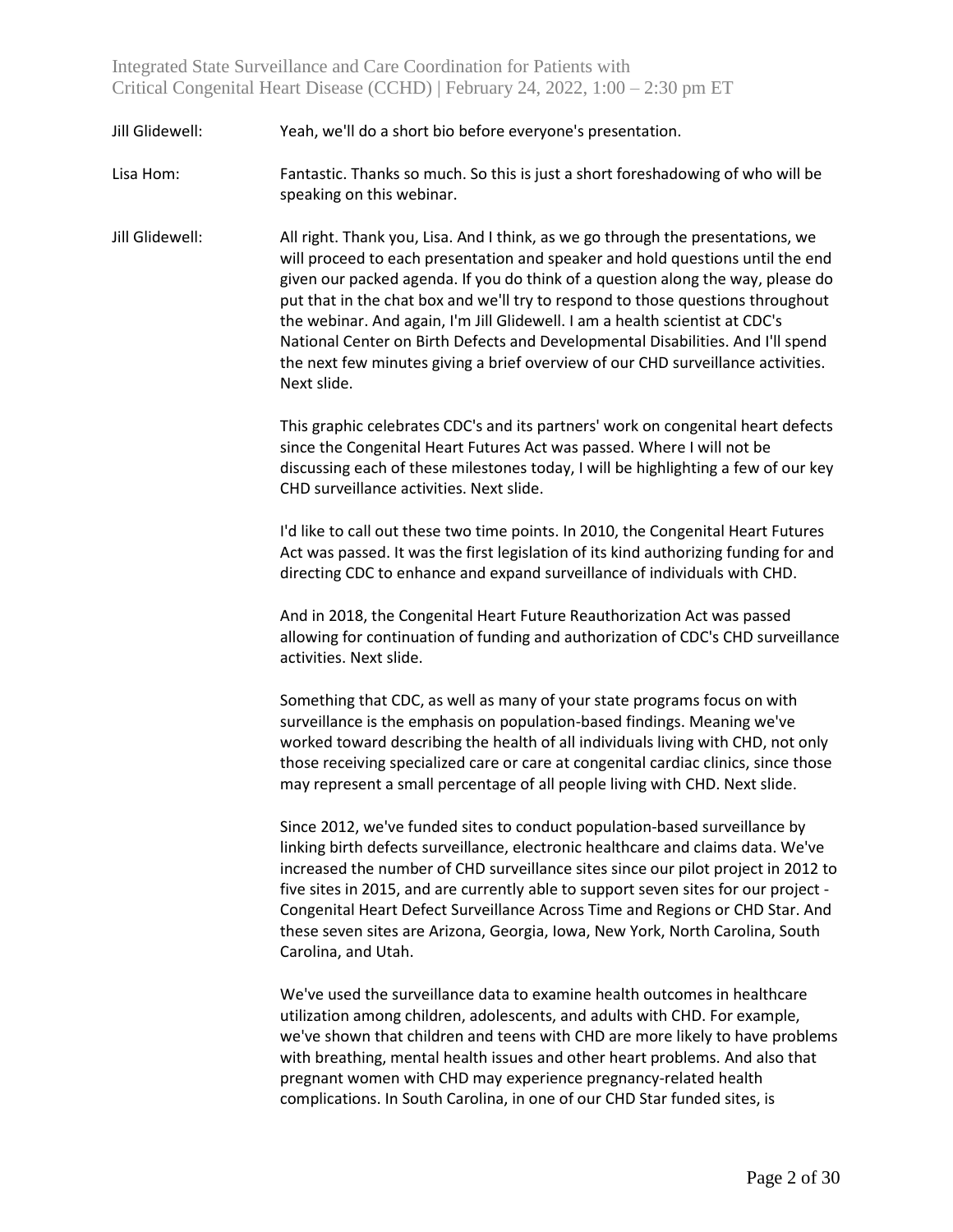presenting later in this webinar and we'll provide a few specifics of their state's project. Next slide.

As many of you know, the birth prevalence of CHD, including CCHD is about 10 in a thousand. When we use Canadian estimates of people living with CHD and apply that to the US population, we estimate that about eight per thousand individuals have CHD. Further, based on our healthcare surveillance data from 5 of the funded sites across the US, which were shown on the previous slide, about two and a thousand individuals had a CHD documented at a healthcare encounter over a three-year period, indicating that many people with CHD may not be receiving healthcare for their heart defect or are lost to cardiac care. Next slide.

This is why in collaboration with March of Dimes, we initiated CH Strong - the congenital heart survey to recognize outcomes, needs and well-being with the objective to identify people with heart defects, from birth defect surveillance programs in Atlanta, Arkansas, and Arizona who survive into adulthood and survey them on healthcare use and barriers to care, health concerns, and outcomes, social and educational outcomes, reproductive health, and quality of life. Next slide.

Using CH Strong data, we recently reported that adults living with heart defects were more likely than the general population to report additional cardiovascular issues such as stroke and heart failure. We also found that young adults with heart defects were eight times more likely to have a disability than young adults without heart defects. And in the interest of time, I will drop these article citations in the chat box if you're interested in learning more. And all of our CH Strong findings can be found on the CHStrong.org website. Next slide.

I'll now briefly transition to our CCHD specific activities. Next slide.

CDC tracks and evaluates CCHD screening policies. A CDC analysis showed that state mandates for CCHD screening might decrease early infant death by 33%. So we know that the uptake of CCHD screening is very important. And as of 2018, all states in DC had implemented policies to screen for CCHHD however, as also emphasized in the first webinar of this series, not all states systematically collect and analyze data on timing and method of CCHD detection, which could help identify program improvement opportunities and monitor the impact of early identification of CCHD. Next slide.

Therefore, we funded a new project this year as a component of CDC's population-based surveillance of birth defects program to collect data from eight states on timing and method of CCHD detection. The goal of the project is to understand the timing and method of CCHD detection, any disparities in timing of detection and whether the timing of detection is associated with newborn healthcare utilization.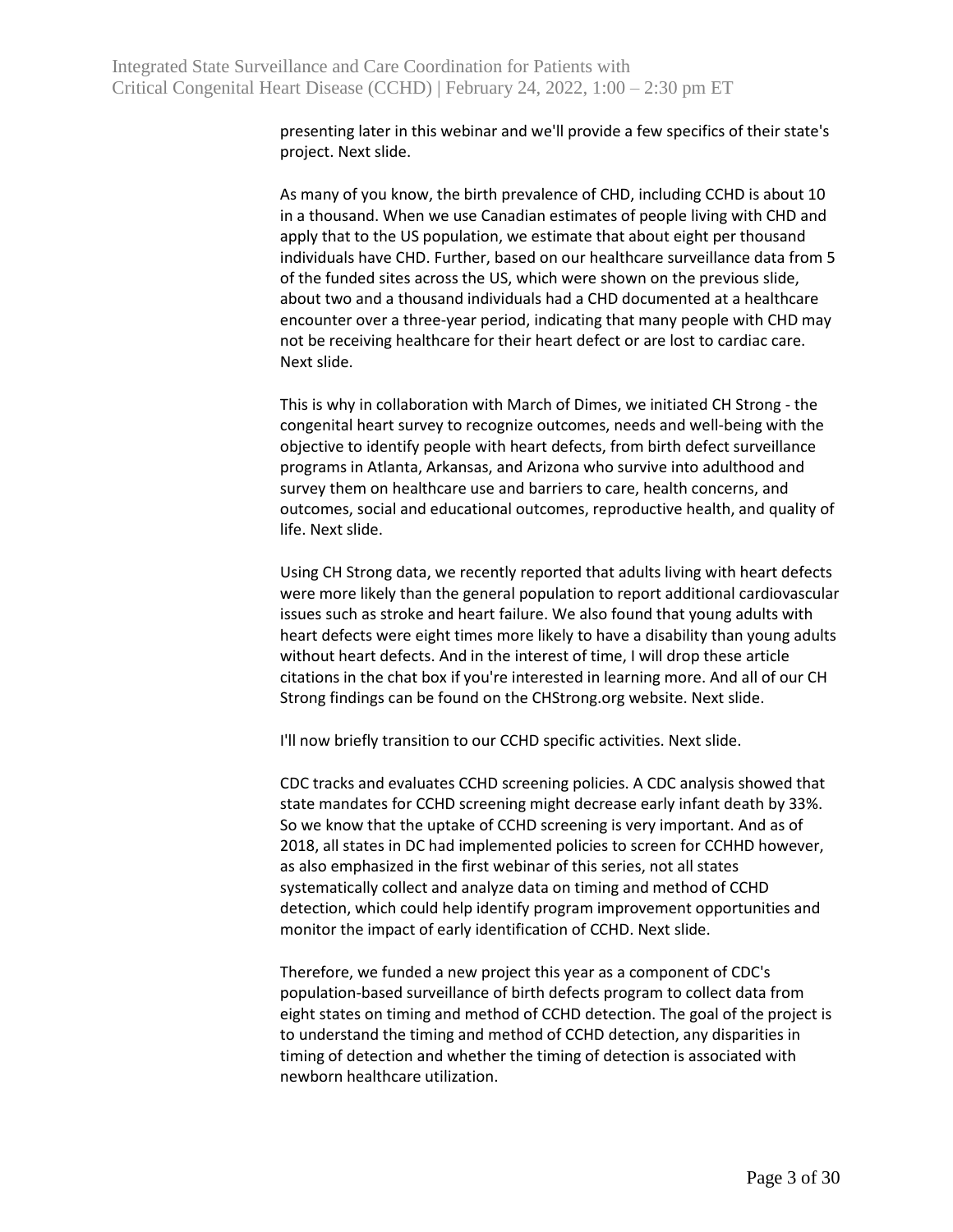The eight funded sites will conduct surveillance on CCHD cases, ascertain when and how the CCHD was discovered and collect data on CCHD screening results and timing of confirmatory echocardiogram. And three of the eight funded the sites are presenting today and will give some specifics on their state work during the next section of the webinar. Next slide.

Before I turn it over to the next speaker, I'd like to make you all aware of an upcoming funding opportunity. Our center is planning a new surveillance project with the anticipated funding in August of 2022, to identify a populationbased sample of children and adolescents with CHD identified through US state birth defect surveillance systems and collect information via a parent or caregiver survey regarding the child's cardiac and other healthcare utilization, barriers to care, quality of life and other outcomes.

And this funding opportunity has been forecasted on grants.gov with the publication of the full notice of funding opportunity being anticipated within the next month. And I'll also drop the link to the forecasted summary in the chat box shortly.

And with that, I would like to turn it over to one of my colleagues, Erin Stallings. Erin received her Masters of Public Health with a concentration in epidemiology from Emory University's Raleigh School of Public Health. She currently works as an epidemiologist and data analyst within the Metropolitan Atlanta Congenital Defects Program at the National Center on Birth Defects and Developmental Disabilities. She'll spend the next few minutes giving a brief overview of some newly-published research. Erin?

Erin Stallings: Thank you, Jill.

As Jill said, I'm Erin Stallings, an Associate Service Fellow in the National Center on Birth Defects and Developmental Disabilities. I'm going to give a brief overview of our recent analysis, looking at CCHDs in selected co-occurring congenital anomalies. Next slide.

For this analysis, we sent emails to all US state and territorial-based birth defects, surveillance programs, requesting mind-level data on CCHD cases delivered during the years 2014 to 2018. We asked for data on maternal race and ethnicity, maternal age, infant sex, pregnancy outcome, gestational age at delivery and infant birth weight. We also requested any additional diagnosis codes in the cardiovascular and chromosomal birth defect ranges using the code ranges shown on the slide. For our denominator, we requested aggregated data on total live births for each area, including maternal race, ethnicity, maternal age, and infant sex. Next slide.

For this analysis, we sought data on infants and fetuses with the following 12 CCHD diagnoses: Coarctation of the aorta, Common truncus, Dextrotransposition of the great arteries, Double outlet right ventricle, Ebstein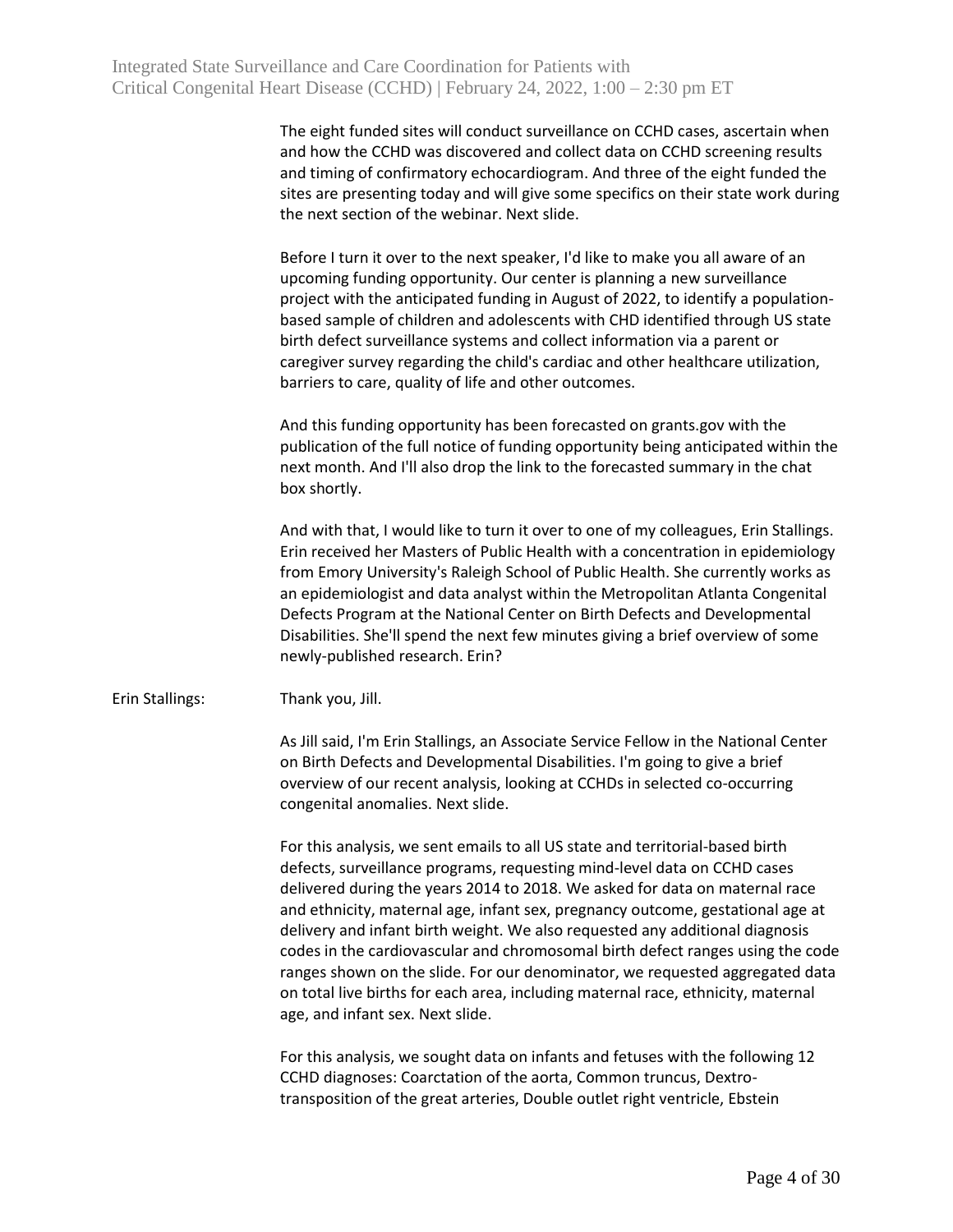anomaly, Hypoplastic left heart syndrome, Interrupted aortic arch, Pulmonary valve atresia, Single ventricle, Tetralogy of Fallot, Total anomalous pulmonary venous connection and TriCuspid valve atresia. The diagnosis codes we used in our analysis are detailed in our paper in the January issue of Birth Defects Research and follow the NBDPN guidelines for these conditions. Next slide.

19 state and territorial-based birth defects surveillance programs submitted data for the CCHD spotlight paper. Surveillance programs were designated as using either active or passive case-finding based on how they routinely receive of data on their cases. Cases were excluded from our data set if they were less than 20 weeks gestation, if gestational age was missing, cases were excluded based on having a birth weight less than 350 grams. Cases were also excluded if both gestational age and birth weight were missing. When examining cooccurrence, data were limited to active case finding programs that could ascertain at least live birth and fetal death cases. Next slide.

This slide shows estimated prevalence and 95% confidence intervals for the 12 CCHDs we included in our analysis. Data for this analysis were limited to programs with active case finding who could ascertain at least five births and fetal deaths. Prevalence ranges from 5.4 per 10,000 live births for coarctation of aorta, 0.6 per 10,000 live births for common truncus. Our estimates are in line with previous national estimates using a similar profile of surveillance programs, including Mai et al's 2019 National Estimates paper in the 2012 NBDPN Data brief on CCHDs. By contrast, the range of variability in our prevalence estimates is much smaller than previously measured in the 2012 Data Brief, which may be an indication that case ascertain for CCHDs has improved in recent years. This could be a result of increased screening at birth. Next slide.

Our findings help confirm an association between CCHDs in advanced maternal age. The strongest associations were seen with Double outlet right ventricle, Ebstein anomaly, and Tetralogy of Fallot. Our analysis also showed a high prevalence of CCHDs among infants and fetuses, born to American Indian and Alaska native mothers.

One of the strengths of our analysis was the inclusion of racial-ethnic groups beyond White, Black, and Hispanic, as many analyses are forced to drop these smaller groups due to sample size. Previous reports by Aggarwal and Canfield also showed elevated prevalence in this group for a more limited set of individual CHDs and CCHDs, which suggests that this association may warrant for their study.

Our analysis also showed that 15% of CCHDs co-occurred with a chromosomal defect. Chromosomal defects co-occurred most frequently with interrupted aortic arch, common truncus and Tetrology of Fallot, while the most common co-occurring chromosomal conditions among any of the 12 selected CCHDs were deletion 22q11.2 and trisomy 21. Next slide.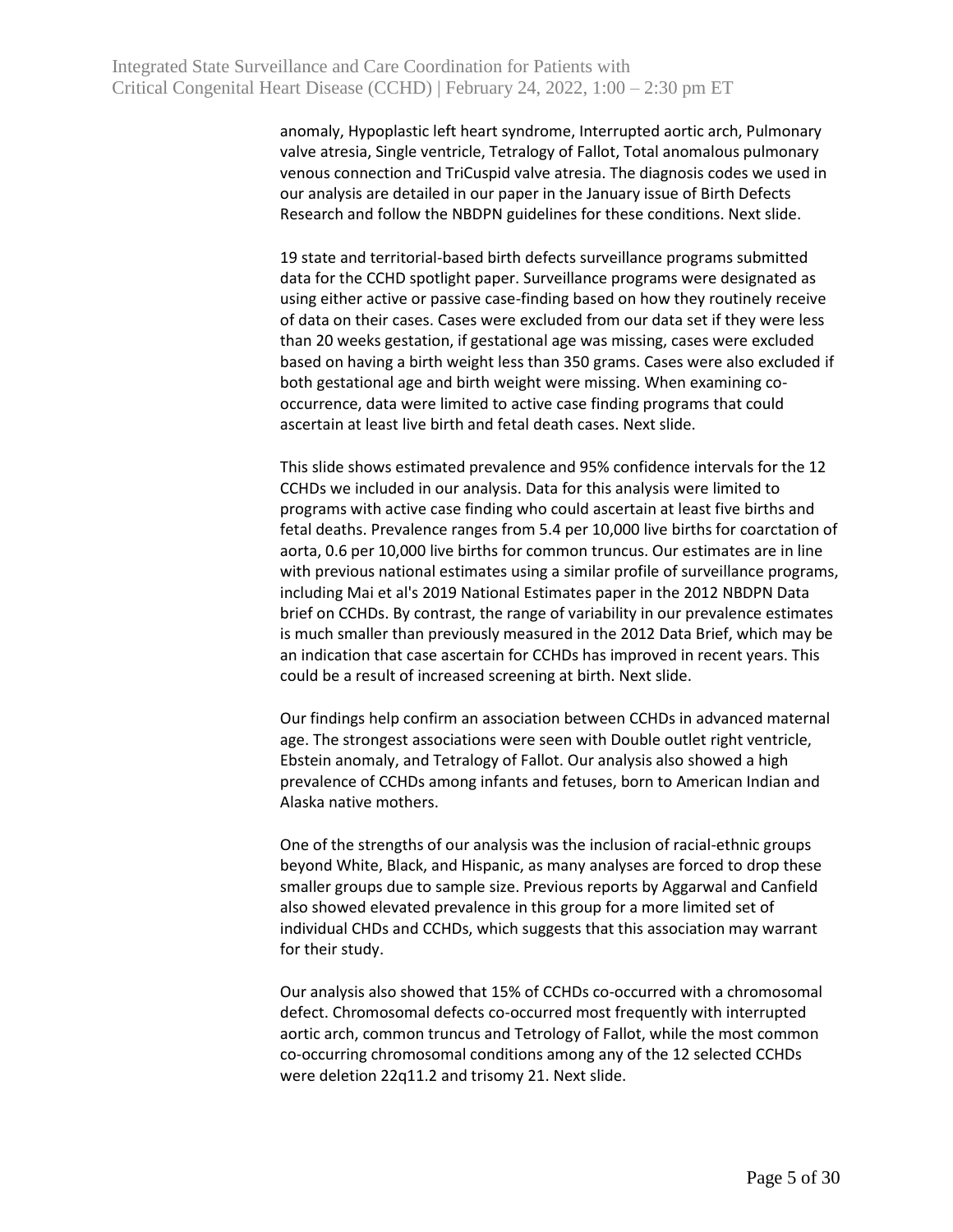|                 | I would like to thank my co-authors on this manuscript. All contributing state<br>and territorial birth defects surveillance programs and the NBDPN data<br>committee for their input and work on this analysis. Thank you.                                                                                                                                                                                                                                                                                                  |
|-----------------|------------------------------------------------------------------------------------------------------------------------------------------------------------------------------------------------------------------------------------------------------------------------------------------------------------------------------------------------------------------------------------------------------------------------------------------------------------------------------------------------------------------------------|
| Jill Glidewell: | Thanks Erin.                                                                                                                                                                                                                                                                                                                                                                                                                                                                                                                 |
|                 | Next up on our agenda, we're going to have three states describe their state-<br>specific practices for surveillance and follow-up of CCHD and we'll start with<br>South Carolina.                                                                                                                                                                                                                                                                                                                                           |
|                 | Vinita Leedom is the first speaker for South Carolina. Vinita manages the South<br>Carolina Birth Defects Program at the South Carolina Department of Health and<br>Environmental Control. Vinita went to LSU for a dual BA in International Studies<br>in French, Tulane School of Public Health for her master's degree and is working<br>on her doctoral dissertation at the University of South Carolina in the area of<br>Birth Defects in Healthcare Utilization.                                                      |
|                 | Vinita is also the mother of a seven year-old, a toddler, and is expecting her<br>third child in May and Vinita, I will turn it over to you. And again, for those of<br>you that joined a few moments late, we're going to hold all questions till the<br>end of all the presentations, but feel free to drop a question in the chat box and<br>Vinita, take it away.                                                                                                                                                        |
| Vinita Leedom:  | Hi, I'm Vinita. Thank you for having us. So my colleague Minna Miller and I are<br>today going to talk to you about what we're doing here in South Carolina in<br>regard to CCHD detection surveillance. Next slide, please.                                                                                                                                                                                                                                                                                                 |
|                 | So just a quick refresher, in case anybody on the phone doesn't know. So there's<br>different kinds of surveillance, whether there are data reports accepted from<br>administrative data or case confirmation of that administrative data. There's<br>also active surveillance, which is what we do here. And several other states, too.<br>We look at medical records to confirm the presence of a birth defect, that it<br>actually occurred, because as we know, administrative data can be flawed. Next<br>slide please. |
|                 | And then just also in case you're not familiar with the NBDPN, they set the<br>guidelines for birth defect surveillance, and that is what we follow in South<br>Carolina. Next slide, please.                                                                                                                                                                                                                                                                                                                                |
|                 | In South Carolina, we're very fortunate to have a really robust law that allows us<br>to monitor all birth defects, make referrals of families impacted by birth defects<br>and all healthcare providers; and this is just a snapshot. All healthcare providers,<br>payers, facilities, genetic centers are required to report birth defects to us, and<br>the entirety of the medical record. Next slide, please.                                                                                                           |
|                 | So our nurses receive a monthly discharge report from all the hospitals and all<br>the healthcare providers from whom we request reports. And then they go into                                                                                                                                                                                                                                                                                                                                                              |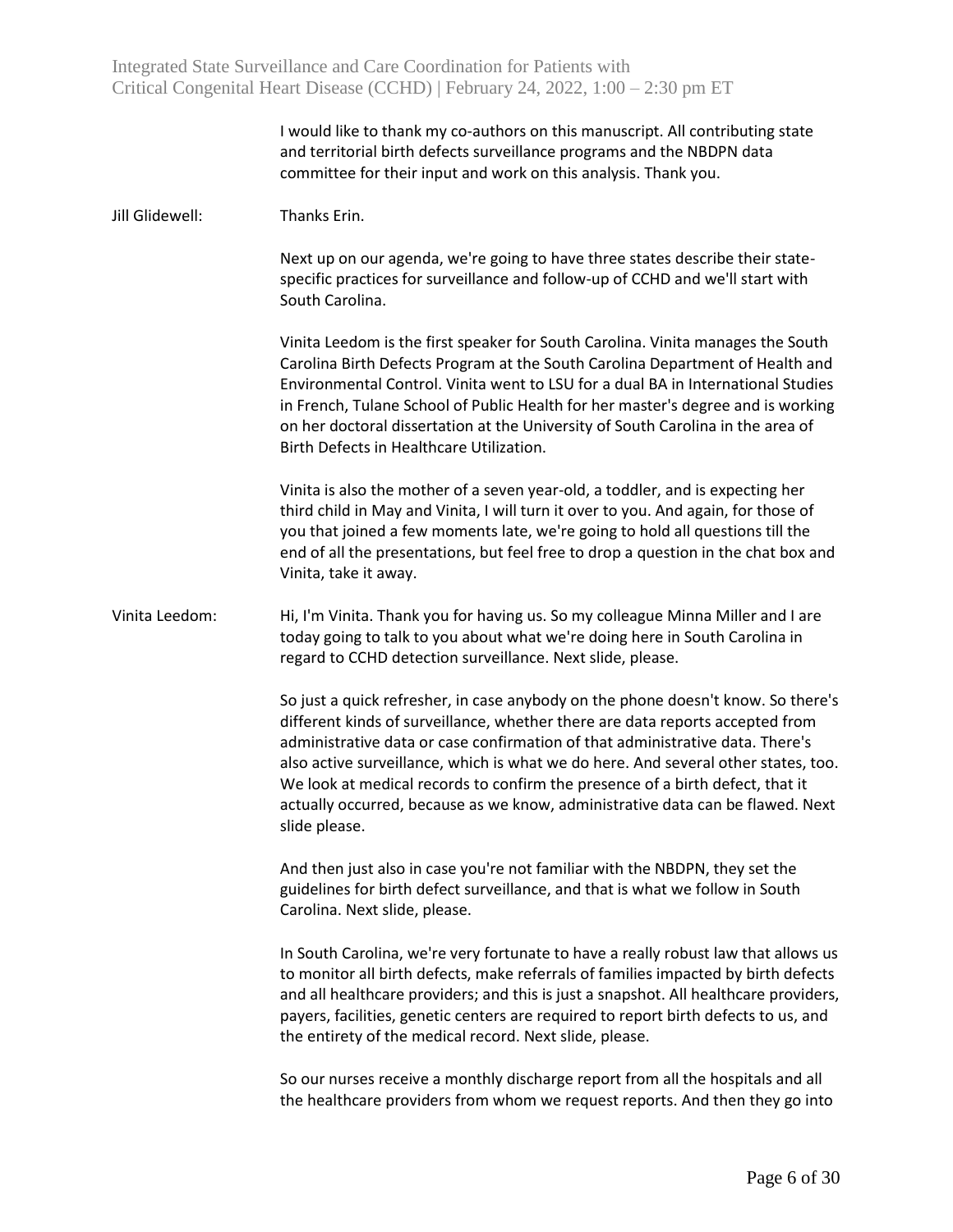the medical records and verify the presence of a birth defect. Some of our case inclusion criteria are children under age two, problem pregnancies at every single still birth. And now because of the CHD Star Grant, we look at every CHD for any age, and then our data are automatically linked to vital records databases. When we enter a case for live births and demographic information from the birth certificate is auto-populated in. We are now working on getting access to vital records, but we're working on getting the data populated as well. Next slide, please.

So just a quick, again, overview of our data. This is our cases from 2008 to 2020. We actually go back a couple further years, but almost half of our cases were congenital heart defects. And if we were looking at, we don't look at ASDs in isolation, but if we were looking at those, this number of CHDS would be even higher. So of the 16,000 plus birthday defects we've identified, almost half of them were CHDs and nearly 2000 were CCHDs.

And then as you might be familiar, not all, some children have more than one birth defect. So while we had 1,600 confirmed cases in 2020, we had 982 children who might have had more than one birth defect. Next slide, please.

And then again, just a quick visual of the spread of our cases. So CHD is being the highest, next slide, please.

So, tying it together, let me just tell you before moving on about how we work together with pulse oximetry data, we do have a law here called the Emerson Rose Act that was started by the Emerson Rose Foundation, a really lovely family here who unfortunately lost their baby to hypoplastic left heart. And in 2013, worked very hard to institute an act that basically mandated pulse oximetry screening here. And so while facilities are required to perform pulse oximetry, they don't actually have to report any results. So they're sort of tasked with keeping the log of their passes and fails of babies that had pulse oximetry done. Data isn't linked on a programmatic level between newborn screening, blood spots screening, and birth defects, because there's not data to be linked. So while birth defects look at every baby that had a birth defect, including CCHDs, we currently don't, on and a regular basis, have access to the pulse oximetry data from newborn screening. So next slide, please.

So what we did, as a result of the CHD Star Grant from the National Center for Birth Defects and Developmental Disabilities that Jill discussed earlier, we first, we expanded our case ascertainment to include surgical databases. So for example, STS, we're working with PC four data. We are pretty confident that we're getting all of our CCHDs that are South Carolina residents here. Now that we have that, we're tying it together with the pulse oximetry data, we're doing a retrospective review of all cases of CCHD that were identified in 2014 to present and through 2026, at least.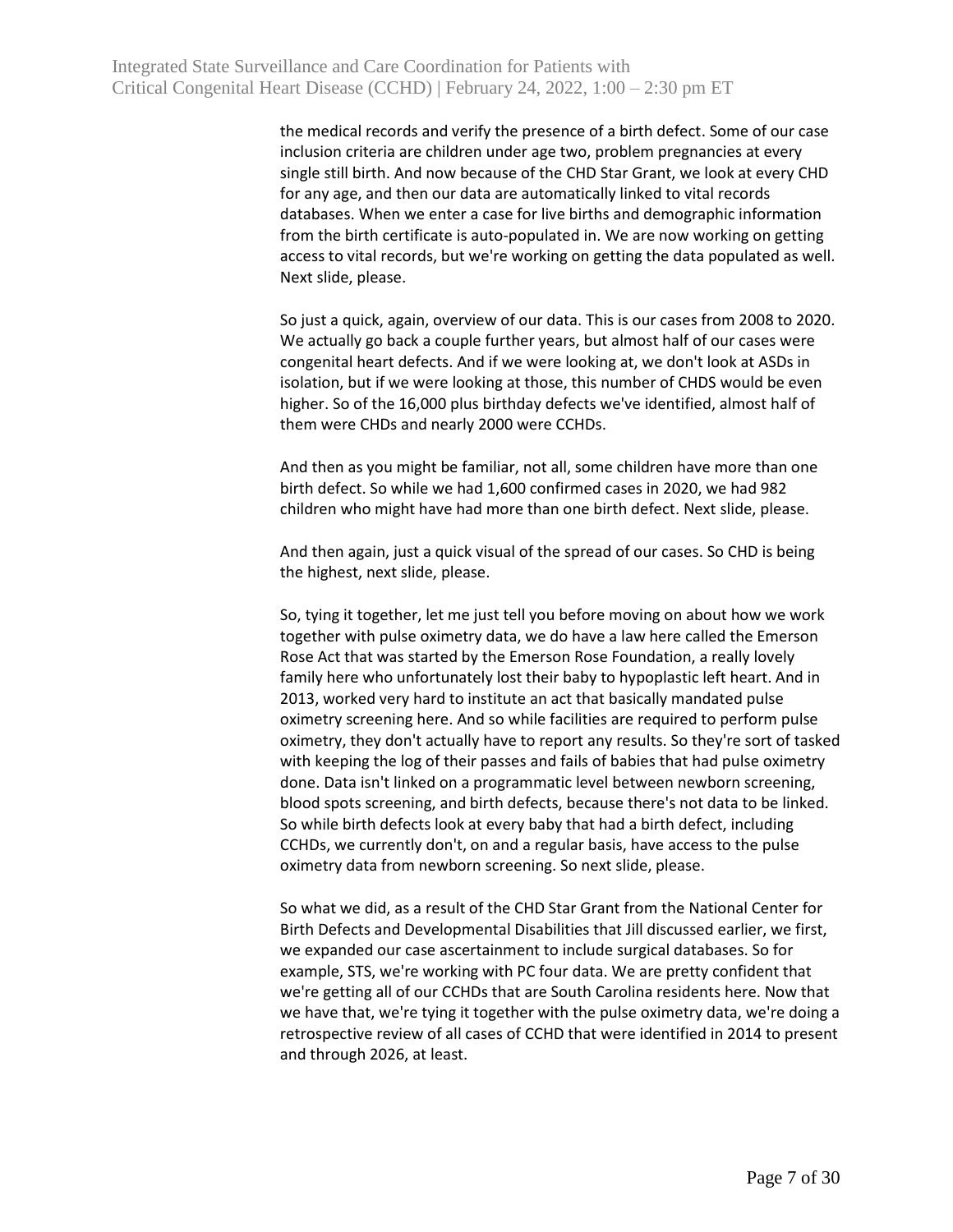The law was enacted in 2013 and it required the facilities to report. So our first full year of data was 2014, but it required facilities to actually conduct pulse oximetry screening, so some of the questions we're trying to answer are was a pulse oximetry done? Was an echo performed? What were the results and how can we describe the failed and successfully detected cases, including the timing and the outcomes. And again, just mentioning, this was due to the NCBDD grants for CHD Star and as well as the advancing population-based surveillance. Next slide, please.

Just a quick review of our referrals. We refer everybody with a neurology defect, every family, to Greenwood Genetic Center, but then we also refer every single child that we see, including with CHCs, to early intervention, so that's about 3,500 children since 2018. And that's when we started doing that. What's interesting to me is here in South Carolina, CHDs are not automatic qualifiers for early intervention services, but as we get reports back from early intervention about who's becoming eligible for the first time, we're finding it's the kids with the CHDs that we're referring. So while they might have had advanced surgeries, they might not even have a major CCHD, definitely the ones with CCHDs, those are the kids that are getting screened because of the referral from birth defects. And they're finding they do have developmental delays. And I believe that's in my slides. The next slide...

## PART 1 OF 4 ENDS [00:24:04]

| Vinita Leedom:  | Development delays. I believe that's the end my slides. The next slide, please.<br>And then, I'll turn it over to Minna Miller, my colleague here at DHEC.                                                                                                                                                                                                                                                                                                                                                                                                                                                                                                                                                                                              |
|-----------------|---------------------------------------------------------------------------------------------------------------------------------------------------------------------------------------------------------------------------------------------------------------------------------------------------------------------------------------------------------------------------------------------------------------------------------------------------------------------------------------------------------------------------------------------------------------------------------------------------------------------------------------------------------------------------------------------------------------------------------------------------------|
| Jill Glidewell: | Just a short while for Minna. Thanks for joining us, Minna. Minna Miller is a<br>registered nurse abstractor for the South Carolina Department of Health and<br>Environmental Control. She's been there for a year and a half, coming to public<br>health with nearly 20 years of clinical nursing experience. Minna.                                                                                                                                                                                                                                                                                                                                                                                                                                   |
| Minna Miller:   | Thank you, and thank you [Vineeta]. Good afternoon, everyone. My name is<br>Minna Miller and, as she just said, I'm the lead abstractor for this DCEH project<br>here in South Carolina. Today, I will be discussing our data quality for this<br>project. Next slide please.                                                                                                                                                                                                                                                                                                                                                                                                                                                                           |
|                 | As a surveillance program, we collect data and use that data to prevent adverse<br>health conditions. Specifically for CCHD, we are collecting time and method of<br>detection, and this data will be used to show the true impact of the CCHD<br>screening. Next slide please. There are many variables that we are abstracting<br>from the medical records. These that I have listed are examples of the variables<br>related to just the pulse ox set. These highlighted in yellow are what I found to<br>be most difficult to find. Extremity used to measure oxygen saturation, oxygen<br>saturation of the right hand and foot, age at pulse ox, screening in hours,<br>location or a pulse ox screening performed at or around time of delivery. |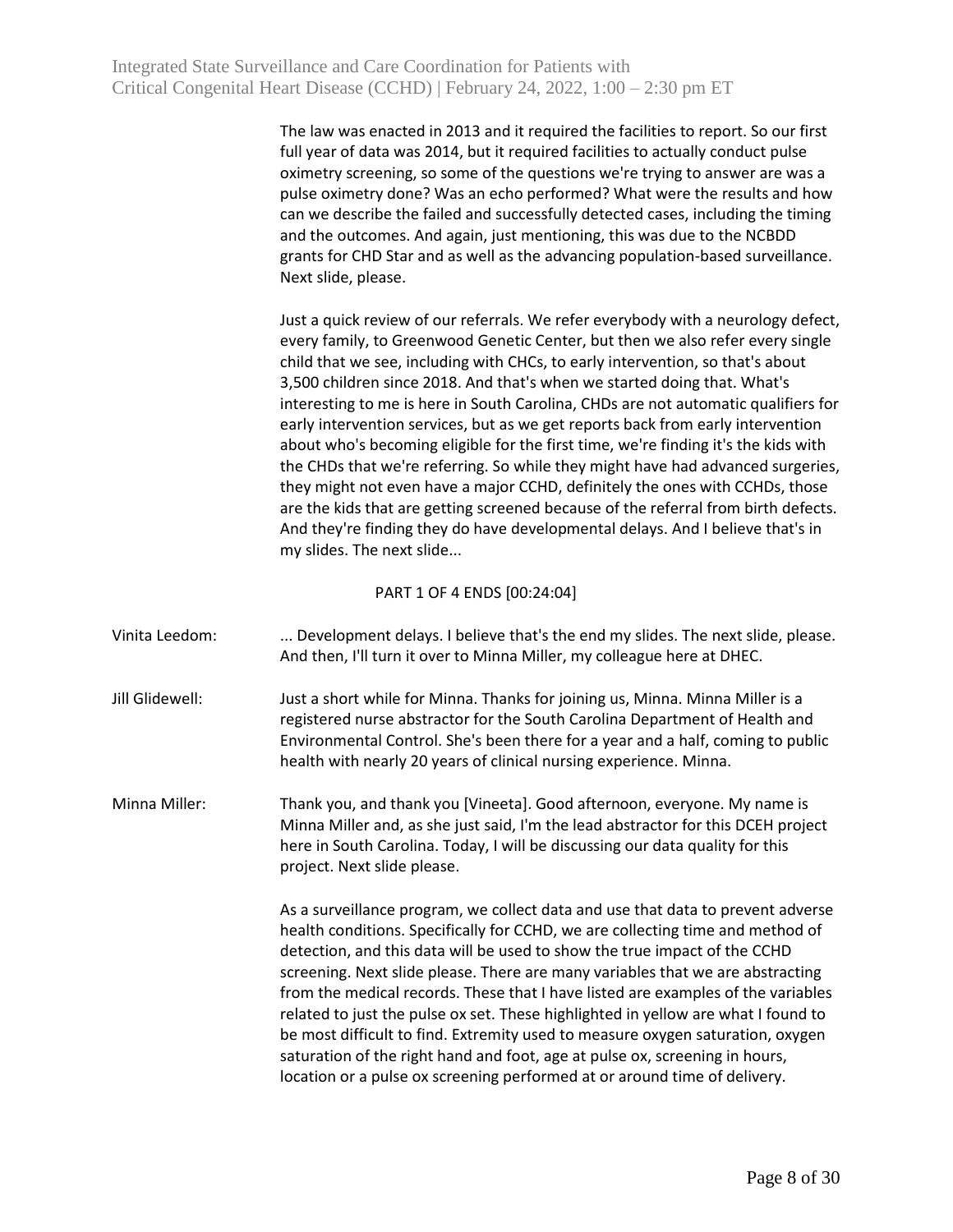Next slide. Here in South Carolina, we have identified 816 CCHD cases dating from 2014 to 2020. Most of these cases are found at the bigger hospital systems like MUSC and Prisma. If a CCHD has been identified after delivery at a rural or smaller hospital, they will usually end up at MUSC or Prisma. These two hospital systems use EPIC and Cerner, and these are two of the easier charting systems to navigate. One of the drawbacks of finding information on older cases is that sometimes the older information does not transfer over during a system change, especially the prenatal information.

Next slide. Strength [inaudible] project, as a birth defects program, we have already abstracted many of these CCHD cases over the years. Also, it is easy to find certain variables such as the mom and infant delivery information, CCHD diagnosis and other birth defects and CCHD pass or fail. Also, vital records will be providing us with the mom's demographic information, number of prenatal visits, entry into prenatal care and exact time of birth. We will also be asking for death certificate information.

Next slide. More strengths for us. We already have remote access to all the birthing hospitals in South Carolina. We already have a data system in place that we use for our birth defects program and, finally, we have two clinical abstractors working on this data with a third to be hired very soon.

Next slide. Along with our strengths, we also have our challenges. Some of these obstacles include when and where CCHD screening is done, maternal education, number of prenatal visits and just prenatal care in general. These have been difficult to find at times. Sometimes records are scanned into EPIC or Cerner. However, at times, these records are not easy to read if they're scanned in improperly. Even though we will be getting the number of prenatal visits from the birth certificate or vital records, this number is not always reliable, but it is a start. Sometimes it may say five visits, but the mom actually had 17 visits.

A few more challenges we have seen involve when the infant was discharged from the NICU, prenatal echo information, especially for those older cases where charting systems are different and, lastly, ICD cause of death code and cause of death verbatim. That concludes our overview of data quality here in South Carolina. If you have any questions or comments, feel free to ask us later, or you can always email us at this address here. Thank you for your time today.

Jill Glidewell: Great. Thank you, Vineeta and Minna. Now, we'll turn it over to Dianna Contreras from Arizona. Dianna is the manager of the Arizona Birth Defects Monitoring Program within the Arizona Department of Health Services. She has experience in public, private and community health settings. Her current role includes activities in birth defect surveillance, referral to services, birth defects prevention efforts within internal and external partners. She's actively serving as the Co-chair of the Programs and Professional Development Committee of the National Birth Defects Prevention Network. Dianna.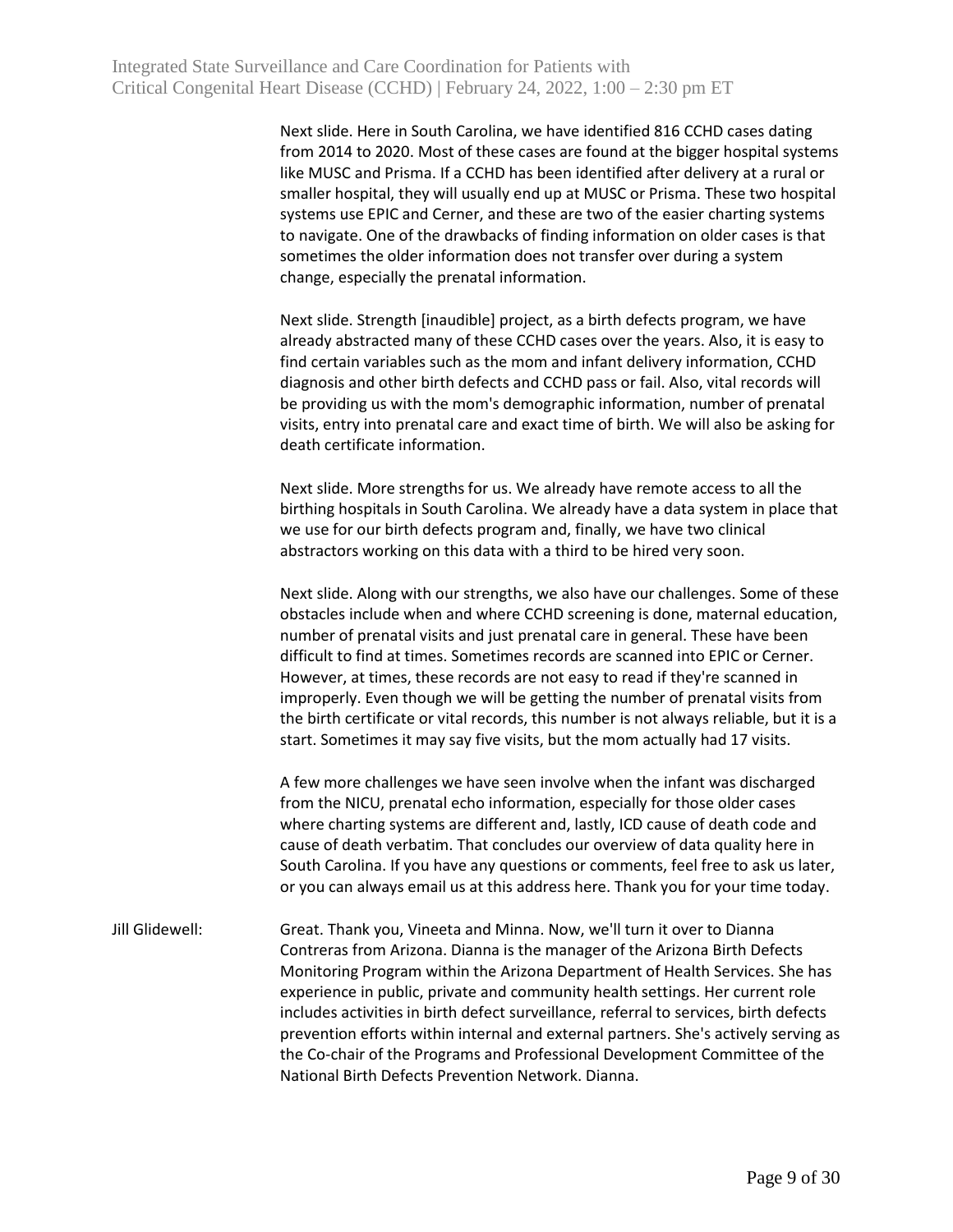Dianna Contrera...: Thank you so much, Jill. As Jill mentioned, I'm the manager of the Birth Defects Program in Arizona. Next slide. A really brief overview just to give you a little glimpse of what we do compared to South Carolina. In Arizona, birth defects surveillance is mandated by legislation. We are grant and state funded. We have a variety of partners at all different levels. We currently monitor about 40 categories of birth defects, which result in about 180 diagnoses, including all CCHDs and most CHDs.

> Next slide. In Arizona, surveillance is active. Case finding through our hospital discharge data and vital records, and a few other sources, results in a little over 2000 potential cases each year. We review each of those medical charts for confirmation and any cases confirmed, we go into more detailed abstraction and entry into our Birth Defects Registry. As a population based program, there is specific criteria for inclusion to be a reportable defect, although we do catch all confirmed birth defects in our database, regardless of if they're officially reportable or not.

> Next slide. The background of CCHD screening in our state is a little bit different than South Carolina as well. CCHD, as a point of care test, was added to our newborn screening panel in Arizona in 2015. We recognize that most states were already screening so we didn't want to mandate that portion. However, different than South Carolina, we do mandate reporting. Screening itself is not mandated, but most facilities do it. But if a facility screens or if a screen is done, that result has to be reported to newborn screening. Only pass/fail or not screened is officially reported on the Newborn Screening Bloodspot Card. And then, if a fail is reported, it's mandated that a failed form be followed within 30 days. With all of these pieces in place, it took a little while to get all of the forms completed and delivered to facilities. True reporting began more in 2016.

> Next slide. I get asked this question a lot about why we only require the pass/fail portion. I do want to say our rule writing and rule making process was a great opportunity for different programs to come together. It involved newborn screening, our birth defects program, and several levels of leadership. We debated the value and the importance of specific numbers versus just the pass/fail. We argued that we needed those values. The counterpoint was that it was well within the scope and jurisdiction of birth defects to request or review or follow up on any of these potential infants. The short answer is that we lost, but we were granted the piece where that failed form is mandated within 30 days so we were able to get a little bit more data, little bit more information without having to specifically review or request every chart.

Next slide. The importance of this form is that, again, with just pass/fail or not screened mandated or required initially, we really need to be able to understand our data better. The forum is meant to help us verify and validate the values that it is, in fact, a true fail to ensure that proper follow is done for the newborn. We assume that it is because of the severity and the potential diagnoses, but that's not always the case. To help us facilitate referral to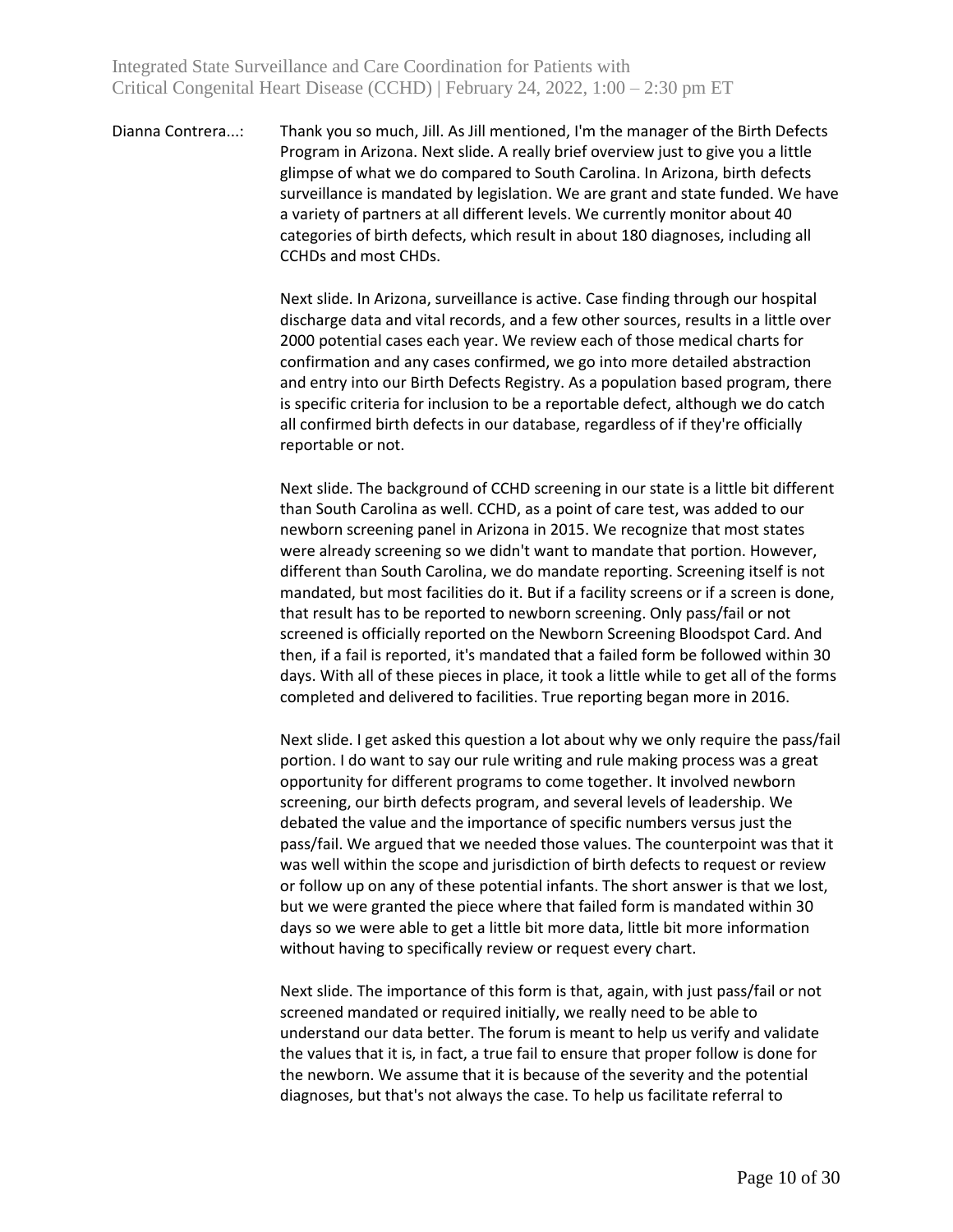services, if we get early identification of these children, then we could process those a little bit faster and get them support services. And then, of course, as a quality assurance piece for birth defects case finding. If these are true fails, we expect to find them later on. This form is critical in our process.

This is just a little glance of the screening card, and this is part of why we weren't able to ask for more. There's a lot of information on our newborn screening card. The bottom left of that card is the pulse ox portion and below that image of the card is what it looks like. It's pass and we ask for which attempt they passed on, the not screened and we ask for the reason and then, of course, the fail. Next slide.

And then, the follow up to that is this Pulse Oximetry Failed Form. We ask for a lot more demographic information so we'd be able to find the baby if necessary, pulse oximetry results, detailed hand/foot percentages, and all of the attempts, and then what happened to the baby? Were they referred out? Were they diagnosed? Did they have surgery or an echo? Was there a co-occurring disorder? Really, all the information that would help us better serve the infant and also be able to follow up both for services and as far as data. Next slide.

A couple of years after screening and reporting started, we were invited to share our data at Newborn Screening Advisory Council. They had a lot of questions. This was still a fairly new program and a fairly new process, and they wanted to know how it was going. We went to pull our data and we found issues. We found inconsistencies. It was the first time we really thoroughly looked at what was going on. And so, that led to taking on a continuous quality improvement project. The basic problem statement is on the slide. We had a lack of accurate and current data, and that caused an inability to be able to evaluate the process to the program, the screening. We had mandated this, and we couldn't provide our stakeholders proper answers to questions that they were asking. Next slide.

This was the data that prompted our first kind of whoa, what's going on? The blue line were the reported fails of the screening it in our Neometrics, our newborn screening database. The solid red line were the fax forms that we received. The dotted line were the fax forms that we received that actually had a fail. A lot of inconsistencies. Clearly, even though we had mandated reporting, reporting was not working the way we had envisioned. Next slide.

When I say we turned this into a formal CQI project, we went through every piece, every process. This was our formal process map, including all of the players, all of the steps, what was happening, where and why. We really dove into our data and all of our processes. Next slide.

The initial internal and external issues we identified, really quickly early on, were, first, that the algorithm wasn't necessarily being properly interpreted. The newborn screening card was not being filled out correctly or accurately at times.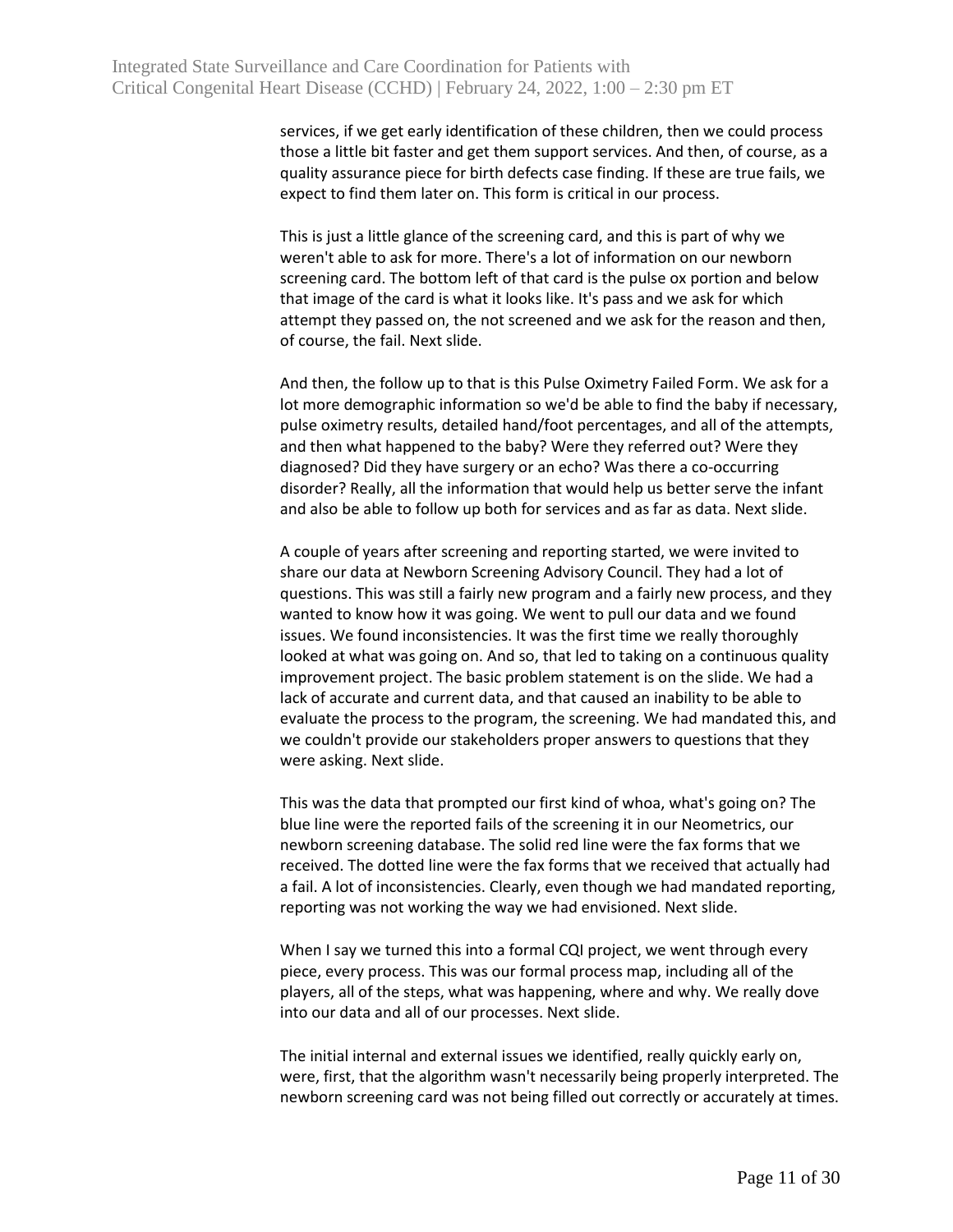There was a complete lack of awareness of the CCHD form within facilities. Even facilities that were aware of it, they didn't necessarily have it listed in their policies and procedures. When people went to review their processes, it wasn't always included. The Neometrics, newborn screening database, contained a number of inconsistencies. And then, the process of receiving those failed forms at the lab, and then next step to birth defects, it was a little bit broken. Next slide.

We dove deeper into a lot of these issues, starting with the state lab. We glanced at a handful of newborn screening cards and found that some of the fails were not reported in the database or some of the fails in the database were not documented as that on the card. We actually reviewed all fails for 2017 and 2018, and we compared the card to what was in the database and then we, ultimately, looked at the medical charts as well. We found a lot of inconsistencies between the card and the database, whether it be typos or misunderstanding, misinformation. We corrected all of those, of course, and then we also implemented a quality assurance report process where every month newborns screening reviews 20 random cases within Neometrics, compares it to the card to make sure that we're accurately reporting those. Even after training and some process improvement, the first year that we did this process, we still found 2% needing edits. It's definitely a valuable process alone, and that continued. Next slide.

At the facility level, we knew we were having issues with, again, the policy, the implementation, the process of filling out the card. We started with a survey of our partners, birthing hospitals and nurse managers, and we used those responses to kind of develop education and outreach. Next slide.

Just to glance at what we asked and what we received. If they had a policy and procedure related to CCHD screening, and if part of that included a quality control process, most fortunately did have something in writing that they followed. Some didn't answer and some didn't know or said no. Next slide.

The big question was if they even knew about that CCHD failed form. A lot of them did. A lot of them didn't. Even if they did, again, that wasn't necessarily part of their policies, procedures. We took all of this information and we created an outline for training and outreach. Next slide.

We started with the hospitals that had the highest number of CCHD fails, the hospitals that were the least compliant with reporting, and the hospitals with the largest number of births, and then we reached out from there. We went start to finish with this process. We looked at the newborn screening process, the actual screening technique that was being used, how to fill out the form, reviewed that failed form and talked about it in depth with them, trained them on how to fill it out. Really tried to emphasize the importance of that. It's not just about data. It's really about getting those babies into care and services a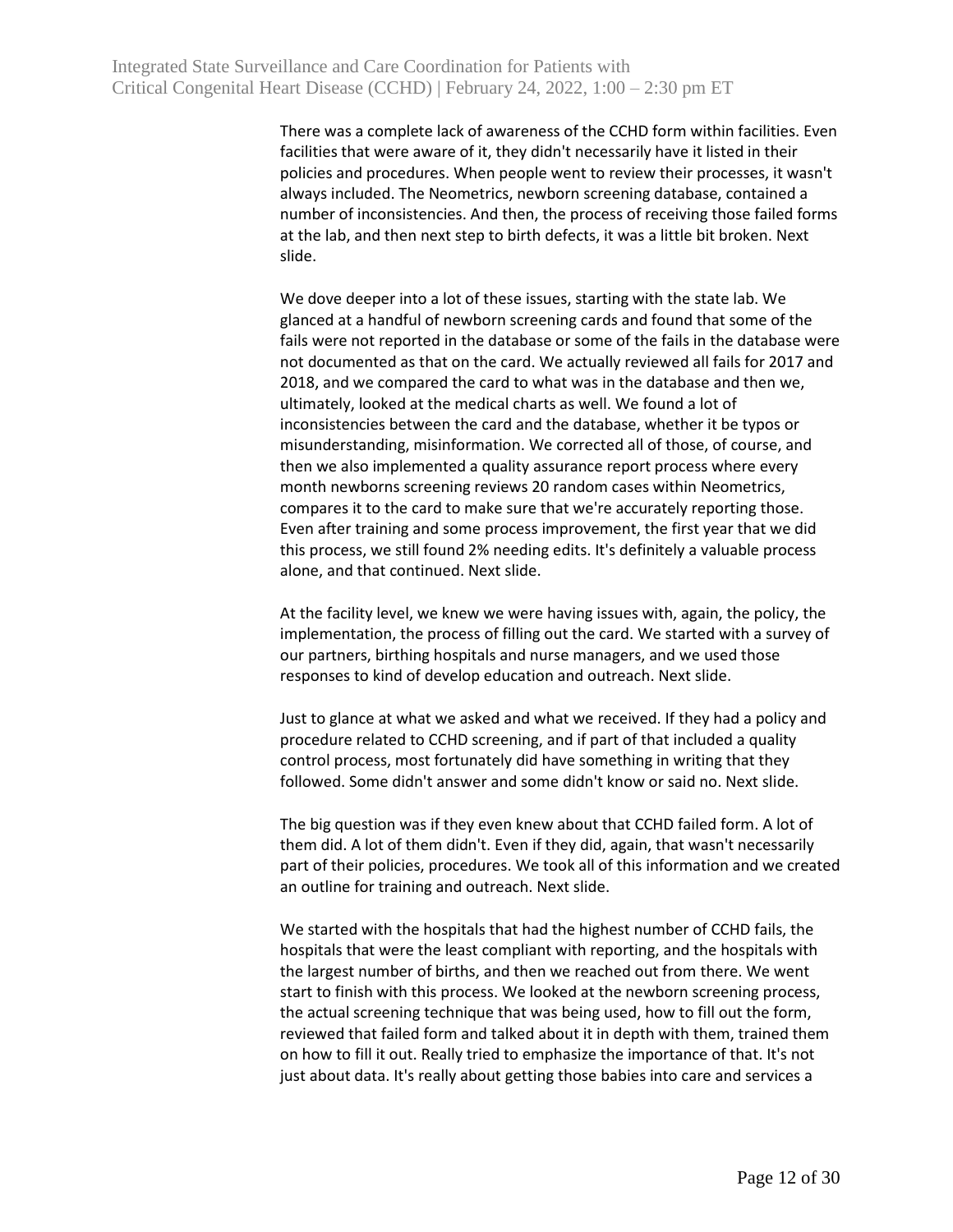little bit more quickly, and connect them to resources. That helped the nurses certainly understand the value of it instead of just thinking it was data for us.

We actually did a data review though. Oh, sorry. We did a data review with them. We showed them how many babies at their facility had birth defects, specifically heart defects. We looked at their newborn screening data and we did customized score cards for each of them. It really helped for them to own what they were doing when we presented personalized information. And then, we talked about training new employees or offered assistance in policy updates. We really went every branch that we could and we included both birth defect staff and newborn screening staff for these training and outreach and meeting with hospitals. Next slide.

The short version is, after these intervention, it greatly improved. It's not perfect, but clearly our lines are a little bit closer together. If you look at that 2019 quarter one where we had zero failed reports and 2020 quarter one, it definitely improved. The number of appropriately reported fax forms compared to fails had definitely come together a little bit more. You see the dates that we did this. We stopped in March of 2020. Clearly everything got stopped because of COVID, but even the improvements that we found in that process were valuable and we do hope to resume that. Next slide.

The basic processes that we included and we've continued, the feedback from the facilities did prompt some revisions of that failed form and the processes for submission. We started sending reminder letters to our facilities if they had fails that had not been followed up by that form. We offered quarterly score cards with data for the facilities, again, helping them see their own data rather than statewide data. We offered annual training for facilities. We implemented monthly metrics and processes, including that randomized QA report for newborn screening. We also started validating all of our failed screening. Every fail that comes across, we enter their information into a database, it automatically calculates the values and confirms that it was a fail. On those spreadsheets, we also look at the outcomes. What potentially caused that fail? What's going on at the hospital level? What's going on with the process, and really trying to look further into those outcomes of the children that are failing in the screening? We've taken it from this quality project to really trying to evaluate the value of the screening, which was what we started with initially. Next slide.

The project takeaways were really that we had improved data and reporting for CCHD screening. It definitely fostered a better relationship between newborn screening, birth defects and the facilities and created a better joint effort. It wasn't just us or newborn screening with the facilities. It was all of us as one team. It was the potential to continue with annual training, service outreach for facilities, really trying to offer them assistance and technical support rather than just mandating data. The bottom line that even though the timing was awful with COVID starting and we were only able to implement a few of these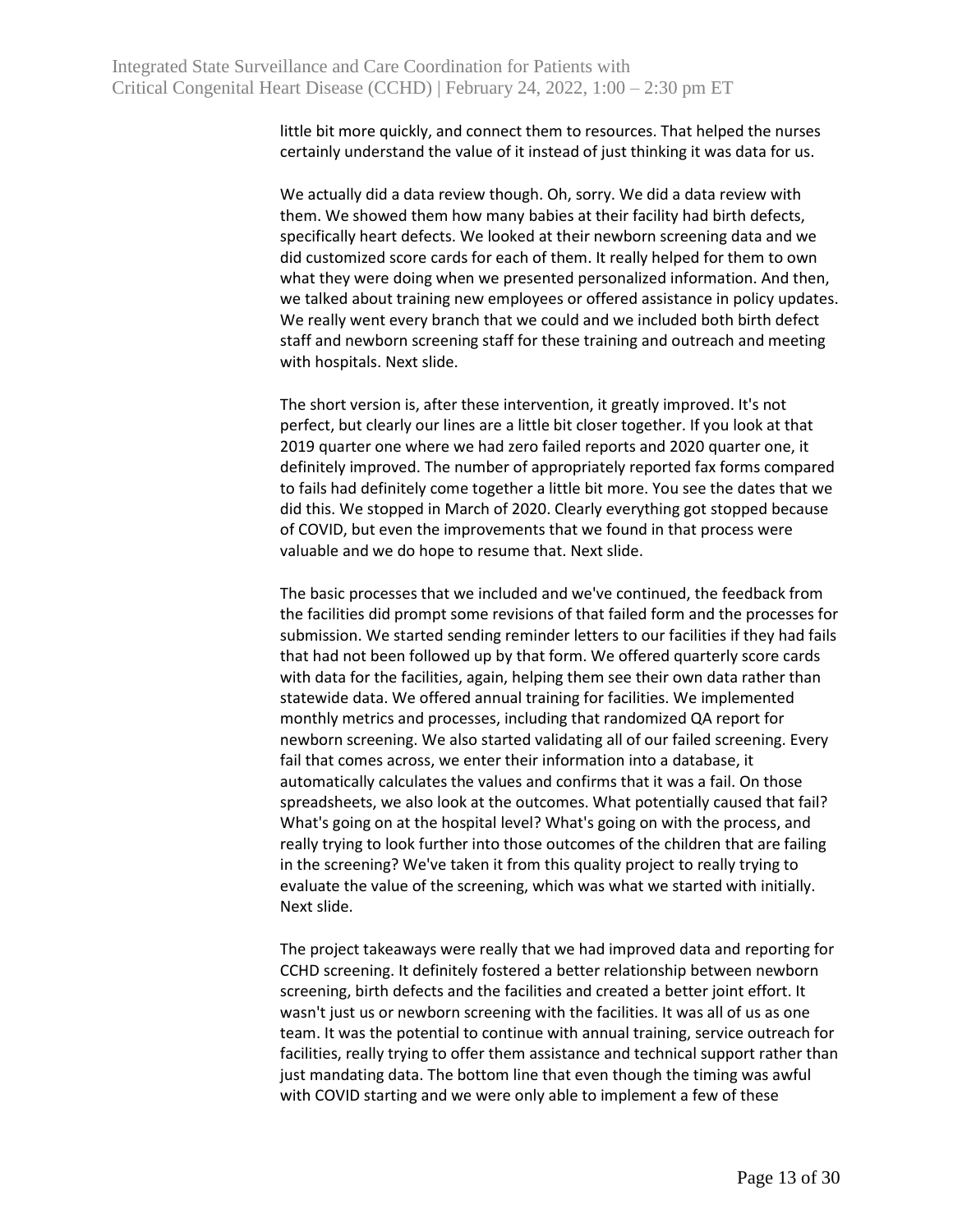processes, in just the project period, the appropriate reporting of those failed forms compared to fails went from 13% to 20%. We do consider that a win. Next slide.

Broader than the project, we also had some program takeaways. Issues remain even with mandatory reporting. South Carolina mentioned that they don't get that glimpse that we get. Even with the mandated reporting, we still see issues. The process provides an opportunity for QA at all levels, both screening, reporting, newborn screening data, and birth effects data, which is huge for all of our programs. We definitely needed the reminder that even with reporting and different programs involved, we all need to take accountability for that.

We assumed that follow up was the responsibility of the facility because of the potential seriousness of the diagnosis and outcomes for a failed screen but we found that that wasn't always the case. We had a few poor outcomes because follow up wasn't done. And so, we have a bigger conversation now at the table and that's positive because at least we're talking about it. With a few extra eyes in the process, we can certainly hope to improve outcomes even further. Early intervention and referrals are not always possible because of the errors of reporting, because we don't always think it's as seamless as we had hoped. That's certainly a conversation that we continue to have. We are working on that and we hope to expand it, but we do recognize that, programmatically, we have some things to work on. Next slide.

Basically, our future plans and goals are to do all of those things, really streamline that referral process and the early intervention, because we know it's so important. We know that these babies have different outcomes and poor outcomes as far as developmental and behavioral issues and we want to improve those outcomes. We do plan to continue to evaluate our data, of course. Our initial CQI project has now led us to having about three different spreadsheets of data and all of this information. We really hope to be able to report soon on false positives and false negatives to really better evaluate the screening in general. That is all I have. Thank you so much.

Jill Glidewell: Thanks so much, Dianna. Next, we'll move to Minnesota. Heather Pint will be the speaker for Minnesota, and she received her Bachelor of Science in Nursing from the University of Minnesota. She has nursing experience in obstetrics, home care and public health, both at the county and state level. She's worked at the Minnesota Department of Health for 12 years, six of those years at the Vaccines for children Program and the other six with the Children and Youth with Special Healthcare Needs Section. Heather, I will turn it over to you.

Heather Pint: Hello, good afternoon. My name is Heather Pint and I do long term follow up for CCHDs in Minnesota. First, I'll start with just a high overview of how we collect our CCHD screening results, but I'll focus the majority of my presentation on my role and our partnership between the newborn screening program and birth defects and how we connect kids to services in Minnesota. Next slide, please.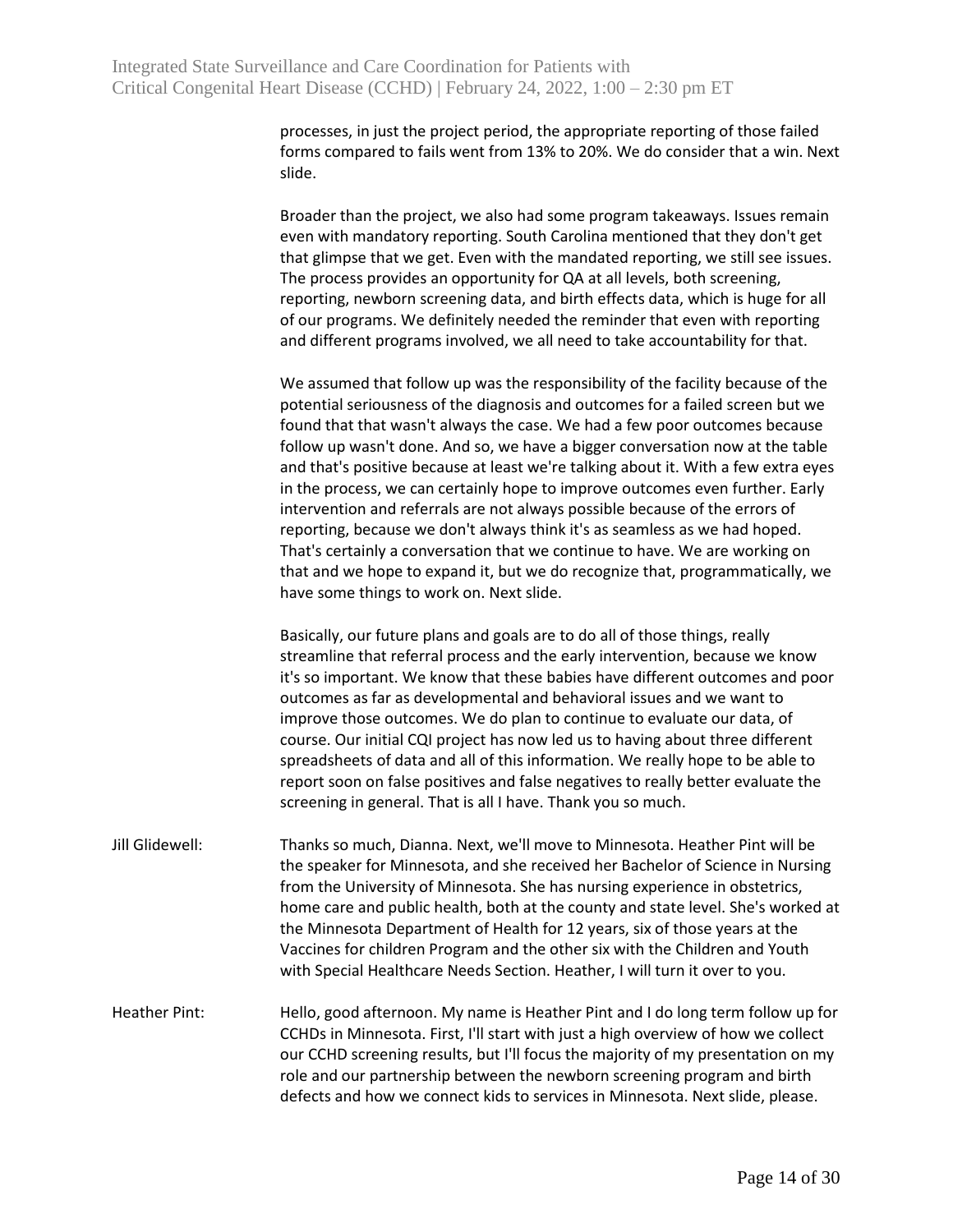This is a high level summary of our Minnesota legislation and all babies are required to be screened unless they get an echo. The other good thing about our legislation is that we were able to determine the mechanism of reporting for those results. And so, we decided to collect the screening results using an electronic screening collection method, and we called this software MNScreen, and so that's made things a lot easier for us. Next slide, please.

I'm not going to go into too much detail on this today because my presentation is mostly about services, but our CCHD screening results are collected directly from the screening device. This goes directly into MNScreen and this collects both the CCHD screening results and the hearing screening results together. Next slide.

You can, next. You can do the next too. There we go. This is an example of the data that we get. Oh, go back one. This is an example of the data that we get for the CCHD screen, and we're able to tell the age at screening, how many...

## PART 2 OF 4 ENDS [00:48:04]

Heather Pint: Screen. And we're able to tell the age at screening, how many screens are done, the oxygen saturation on the hand and the foot and our system also gives the screener the suggested answer of pass rescreen or fail, and we're using this data for our component C part reporting for the CCHD grant that South Carolina talked about in their presentation.

## Next slide.

So although our programs work very closely together, the Newborn Screening Long-term Follow-up and the Birth Defects Programs are located in a completely different division than the Public Health Lab, where the Short-term Follow-up is done. Both Newborn and Child Follow and Birth Defects are located in the Child and Family Health Division, and at a more granular level, we are located in the Children and Youth of Special Health Needs Section. My position is a shared position between Newborn and Child Follow-up and Birth Defects and focuses on the development of the Long-term Follow Program for CCHD. I also review and confirm the coding for the 12 CCHD Newborn Screening Target Conditions that Birth Defects collects.

## Next slide.

And even though the Newborn Screening Short-term Follow-up is not co-located with us, we still work very closely together. This slide gives an example of the collaboration that goes on for CCHD case finding between the programs. If a baby failed the CCHD screening, the Birth Defect Program is able to look for the echoes as a possible Birth Defects Case, and if it turns out to be a case, they're able to collect the information for their surveillance data. If it's not a case, the Birth Defects Program is still notified of the normal echo or that Birth Defects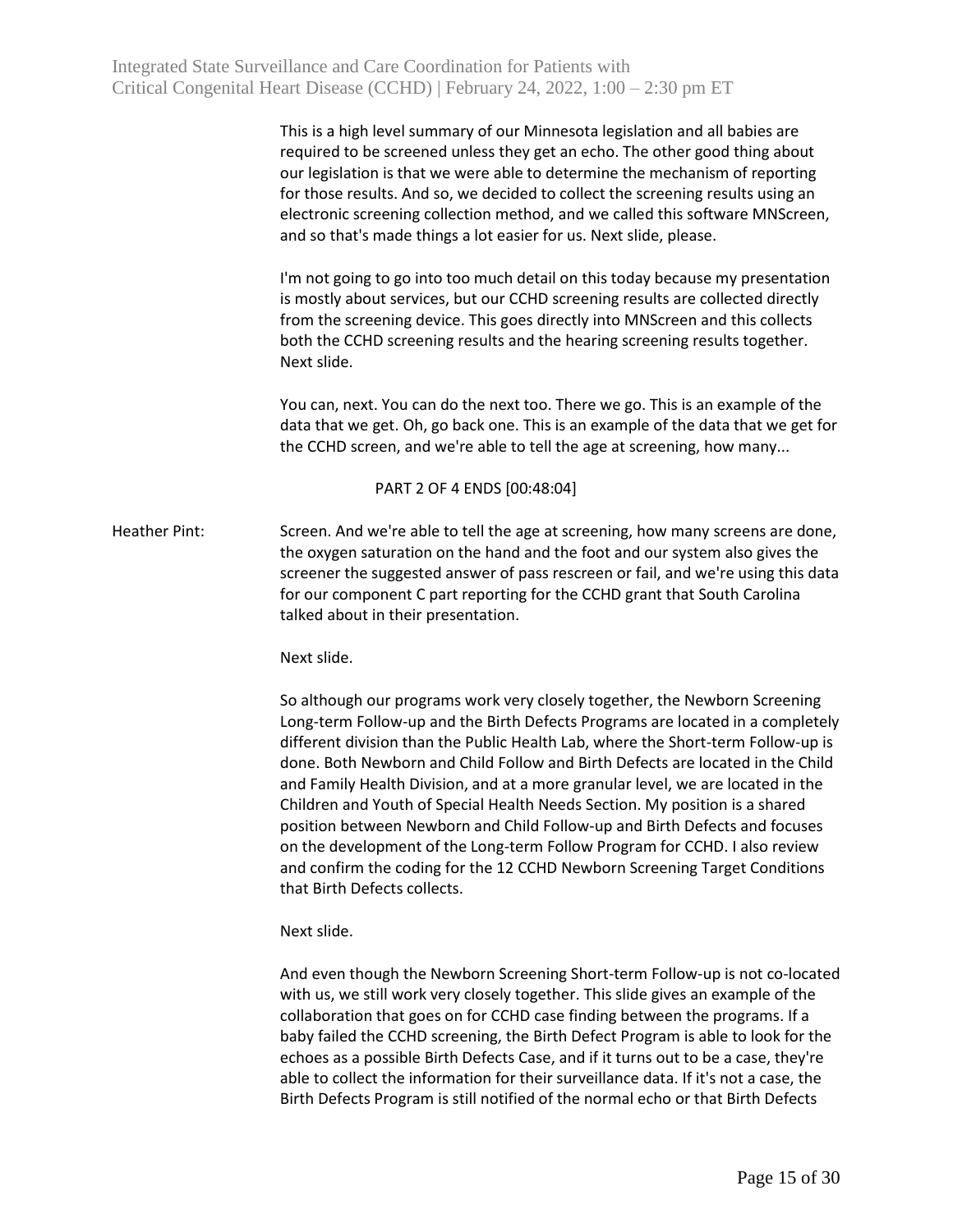was not able to find an echo so then they're able to do their quality assurance part and contact the hospital for education purposes. I also do the reviews for the 12 CCHD Newborn Screening Targets so I'm able to put information into MNscreen on a rolling basis for the Newborn Screening System on those cases. At the end of each year, the programs do a case match to confirm all cases of CCHD that each program is aware of for both surveillance and data of quality public health activities.

Next slide.

I wanted to take a little time to talk about some of the pros and cons that we have observed with our Newborn Screening and Birth Defect partnership. The first being our Birth Defects Program has very skilled coders and they're able to easily look at the echoes for the failed screens using remote access to the EHRs to determine if it is a case or not. This makes less burden for the hospitals and also faster case identification and confirmation for both programs. This process also connects families to resources sooner, which I will talk about a little more in the next slides. Some of the cons would be this is a change from the normal workflow of how cases would come into the Birth Defects Program, but the ABS directors don't miss a beat and this has not really been a problem. There can be delays if there is trouble with remote access, but this has been very minor for us. And the last issue is the lack of interoperability between the two systems as each system has its own data collection software that do not currently speak to each other, and this causes for a lot of hand entry for me between the two programs, but we are looking at some solutions for that in the future.

Next slide.

Next I'll talk about our partnership with Local Public Health.

Next slide.

So our partnership with Local Public Health began back in 2005 with an informal partnership with Birth Defects, and this includes the CCHD's. EHDI began a more formal partnership in 2009 with a contract and formal processes. In 2011 Both Birth Defects and EHDI had partnerships, but they were collecting different information. In 2017 they streamlined the process and began collecting the same information with the standardized family assessment. With our new five year grant that just started in 2022 we added the blood spot conditions. So now all of our Newborn Screening Conditions and Birth Defect Conditions are getting a referral to Local Public Health.

## Next slide.

So for our CCHD families we are sending a letter and a resource brochure to all of families that are identified with a CCHD through either failed screening or the Birth Defects Registry. The flyer contains resources that were identified as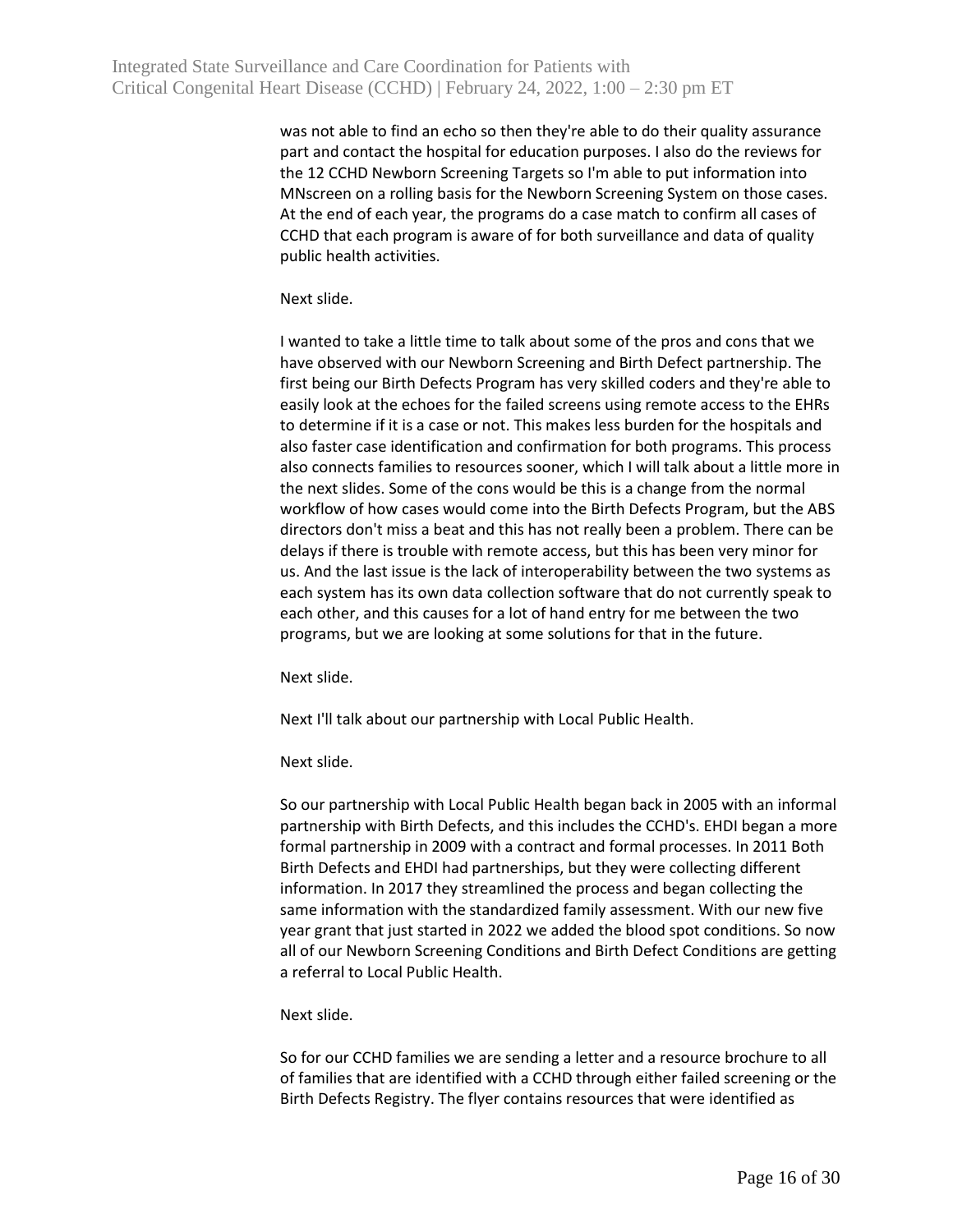needed in a parent survey with a special focus on parents-to-parent support and financial resources. This for was developed by a mother of a child with a CCHD as a special project while she was one of our student interns. Families also receive a referral to their Local Public Health agency.

Next slide.

I talked about our partnership with Local Public Health a little earlier, and through that partnership, we have a contract with our Local Community Health Bards to contact families and do a family needs assessment. We have implemented a standard tool that they are using for documentation of the family needs and interventions that they provide. There are five different focus areas, income, growth and development, care taking and parenting, healthcare supervision and communication with community resources. The assessment is used to identify needs, connect the family with resources and gather relevant public health follow-up information. This assessment is conducted within about three months of Local Public Health receiving the referral. They are mostly done before one year of age, but this can vary a little bit depending on the program.

We will also pay them for a second assessment if they feel like the family needs some additional follow up in the next month or so after the first assessment. This is an example of the early intervention status of children with the CCHD that we have reached for first assessment. So for 2018, there were 146 total CCHD reimbursable cases sent to Local Public Health and 82 assessments that were completed. So of the 82 assessments 43% of those children were enrolled in early intervention at that time. Keep in mind that these are only the families that Local Public Health was able to reach and do an assessment on. So this isn't all of the kids that are in early intervention that have, have a CCHD, but it gives us a picture of the families we're able to reach and the interventions that Local Public Health is providing.

Next slide.

I know this one is hard to see, but this is a poster looking at the growth and development and care and parenting interventions that we presented it at the last EPHL conference. I wanted to show these examples so you can get an idea of some of the public health information that we are collecting from the assessments, as well as getting families connected to important local resources that they may need. That local connection is so important and those Local Public Health nurses know all the resources and in their communities the best.

# Next slide.

Our Birth Defects Program also has a Grief and Loss Support Grant. Since 2020 our Birth Defects Program has partnered with our Infant Mortality Program to provide bereavement support to all Minnesota families after the death of a baby during pregnancy or infancy.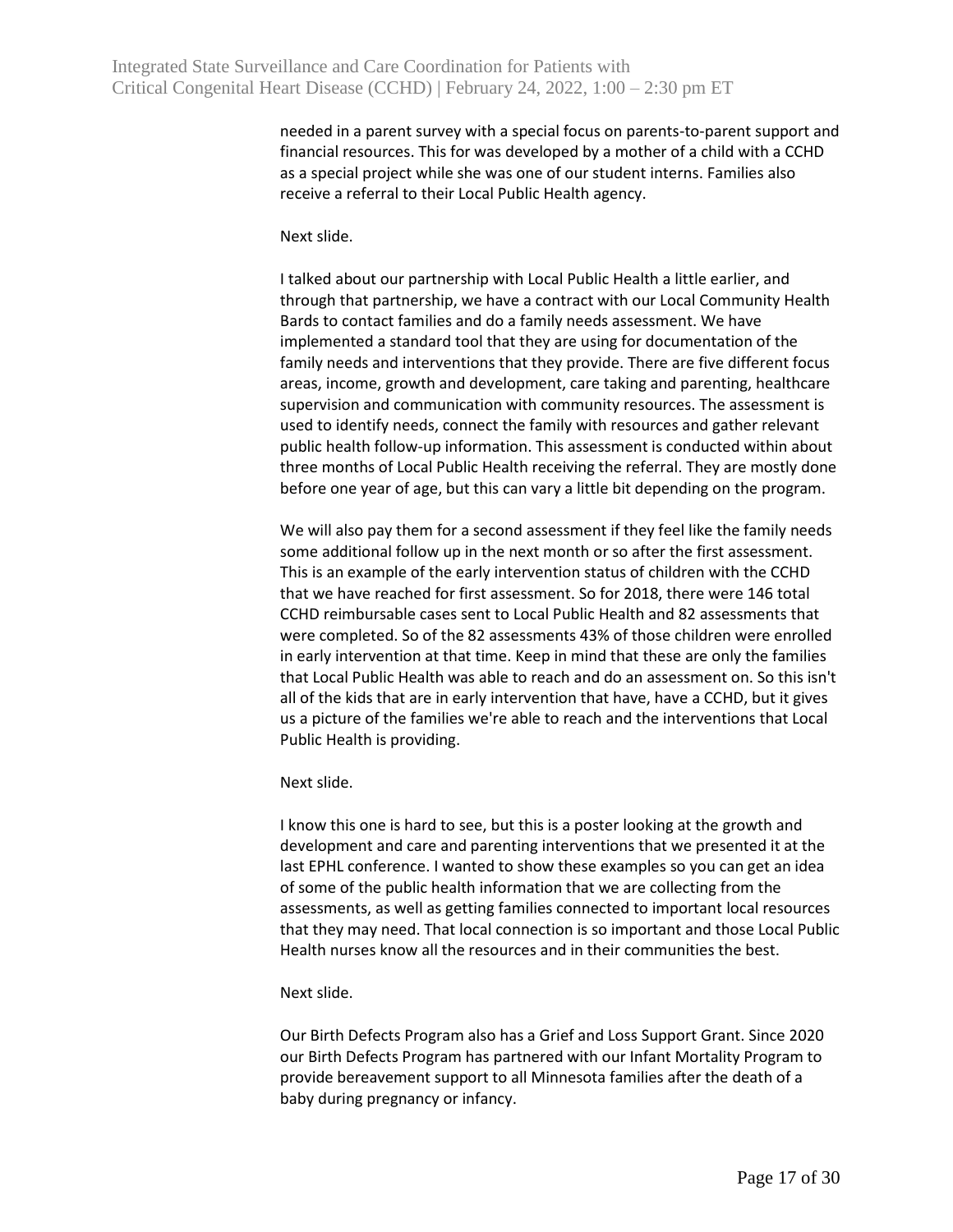Next slide.

MDH sends weekly fetal death reports and infant death certificate information to the grantee. Each family receives a sympathy card and a resource guide. A follow-up phone consultation is also made by a case manager with follow-up through the first 12 months. The case manager does an assessment, and is able to make referrals and provide access to resources.

Next slid.

This slide shows some of the different resources that Star Legacy is able to offer to the families, support groups, funeral/memorial assistance, and mental health professionals are important resources that they're able to offer. In the first nine months of 2021 the grantee received information for 441 stillbirths and infant deaths. 99 of these deaths were to a child with a birth defect, and this includes the CCHD's, all families received a sympathy card and resource guide. The grantees reached out to 90% of families within three weeks of the death report by the case manager. So 80 of those families received that call also within three weeks of that death report. So a great resource for families as well.

Next slide.

And this is my contact information. If you have any additional questions, I'm happy to connect or share anything that we're doing.

Jill Glidewell: Thank you so much, Heather. Our last speaker today will be Dr. Brad Marino to describe neurodevelopmental and care coordination needs for individuals with CHD. Dr. Marino is the chair of the department of Pediatric Cardiology at Cleveland Clinic Children's and the Executive Co-director of the Pediatric and Adult Congenital Heart Center at Cleveland Clinic. He's an internationally recognized Pediatric Cardiovascular Outcomes Researcher with interest in focusing on the impact of surgical and intensive care unit factors on morbidity and mortality. He's also pursuing novel investigations of the impact of neurodevelopmental health on cardiovascular health in the young. Dr. Marino was also so the inaugural co-chair of the Cardiac Neurodevelopmental Outcomes Collaborative, Dr. Marino.

Bradley S. Mari...: Thanks Jill I really appreciate you and the organizers having me here today, and I'm excited to chat with you about neurodevelopmental care coordination needs of children with CHD.

> For my disclosures I am the Creator of the Pediatric Cardiac Quality of Life Inventory, I do have National leadership roles with the Cardiac Developmental Collaborative, Congenital Heart Public Health Consortium, and the AHA.

This is slide from Cleveland Clinic relative to our STS Congenital Heart Surgery Operative Mortality results. You can see on the right side, higher volume centers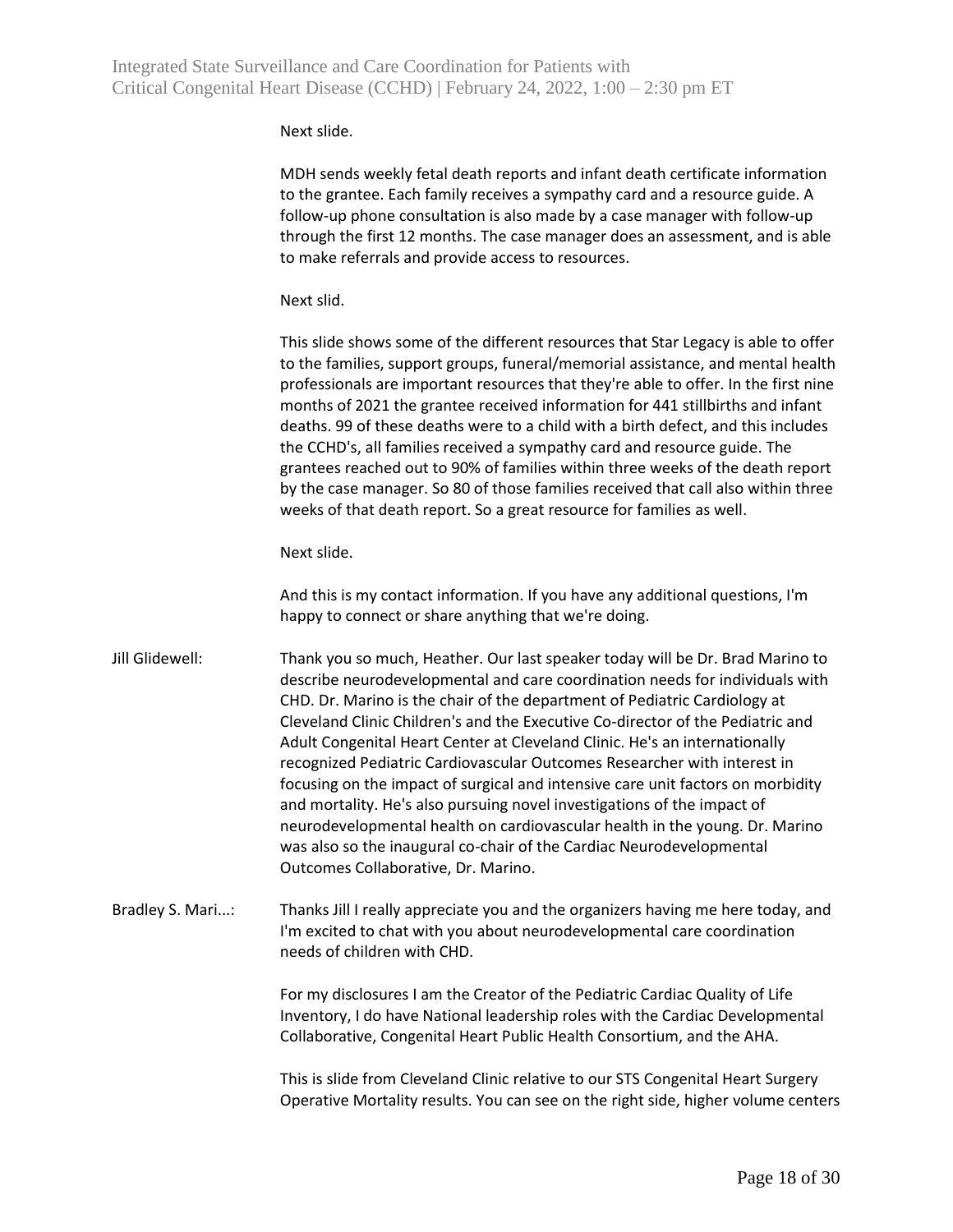and left side, lower volume centers, and you can see that overall across the country for the 120 Pediatric and Adult General Cardiac Surgical Programs. Overall now is about 3.2%. And at the best programs is less than 1%. So extensively. If you have congenital heart surgery in the United States today, it is expected you will survive. Excellent.

There are important morbidities after repair versus palliation, then there are Neurodevelopmental, Neurocognitive, Psychosocial and Psychiatric, Late Surgery or catheter based re-interventions, incidence of of arrhythmias, chronic heart failure, transplantation, pulmonary hypertension in some patients, Endocarditis in some patients and other important end organ dysfunction, including chronic renal insufficiency, as well as liver insufficiency and coagulopathy leading to thromboembolic complications.

Today, I'm going to talk to you specifically about Neurodevelopmental/Neurocognitive and Psychosocial and Psychiatric issues in this population.

We just click through these as we go- there we go, thank you. So ultimately when we think about a child with congenital heart disease, after conception, during the in utero development, there's obviously the genetic predisposition that leads to congenital heart disease, and then based on altered cerebral blood flow and oxygen delivery and Environmental Exposures, including Placental Impact, there's delayed brain maturation with white matter injury at birth. Then we have surgery and then through a host of events we have acquired white matter injury with abnormal microstructure and decreased connectivity. The several factors that impacts how much acquired white matter injury there will be including hypoxemia, additional surgeries, developmental interventions that may help, you know the white matter injury, drug exposures, specifically narcotics and benzodiazepines then obviously protective type may be home environment, socioeconomic status.

One more click. There you go.

There are susceptibility genes that obviously interact with the environment that may result in more delayed brain maturation, white matter injury, as well as the acquired white matter and abnormal microstructure decreasing activity. All of this leads to neurodevelopmental disabilities.

Next slide.

So what is neurodevelopmental phenotype CHD survivors? Well, first we see mild cognitive impairment with normal to slightly lower IQ and Academic Achievement and master language. We see impaired pragmatic language skills, decreased visual construction, perception, poor executive functioning, inattention and increased impulsivity, higher risk of attention deficit hyperactivity disorder, and then diminished fine and gross motor.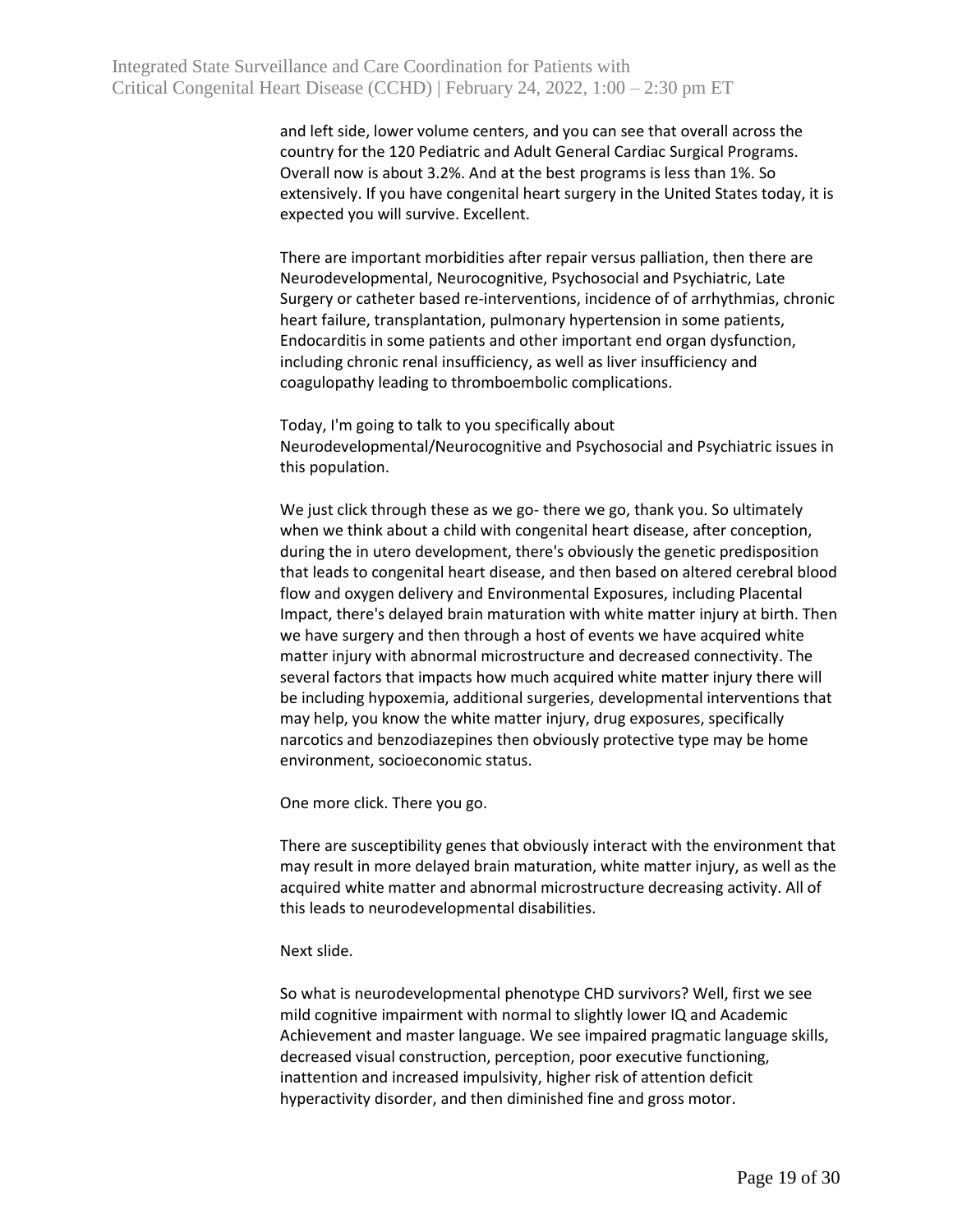These individual deficits or delays may be mild, but often occur across multiple domains. This high prevalence-low severity picture does not meet the classic criteria of a learning disability. Many of these children have difficulties in school who may not qualify for special services.

There's also a psychosocial pain attack that we see in these survivors with impaired social interaction deficit and social cognition, impaired core communication skills, including a higher incidence of autism spectrum disorders, increased insulin, psychiatric disorders, specifically anxiety and depression as well as issues of behavioral, emotional functioning, in addition to anxiety, depression, post-traumatic stress.

## Next one.

We know from my colleague Kathleen Mussatto who a published paper 2014 that the developmental delay that we notice in our infants changes over time.

#### Next please.

And that the quote from that "Exposure to risk and prevalence of delay change over time, therefore, repeat evaluations of warrant."

Next slide.

So how should we maximize long term outcomes of children with CHD? Well, from my perspective, both as a clinician and as a scientist, we really have the patient reported outcome measures, including Health-related Quality of Life. And I would argue that Health-related Quality of Life is a new Vital Sign. We know the pediatric population of patients with cardiac disease based on disease complexity. They have various medical surgical cancer based therapies. Only as I showed you know, less than 3% now in the country, mostly, those patients will die and 97% will survive the better percent of 98, 99%, that results in morbidity, including their developmental, psychosocial, physical morbidity, all of which impact, quality of life.

## Next slide.

How is the quality of life defined? It's defined as physical health and physical functioning, psychological functioning, social functioning, and describes the child's ability to function in situational context and derive personal satisfaction from doing so. You notice that the brain impacts all three of those domains, social functioning, psychological functioning, as well as physical functioning.

## Next slide.

I created the Pediatric Cardiac Quality of Life Inventory. It's been validated, it was in 2010.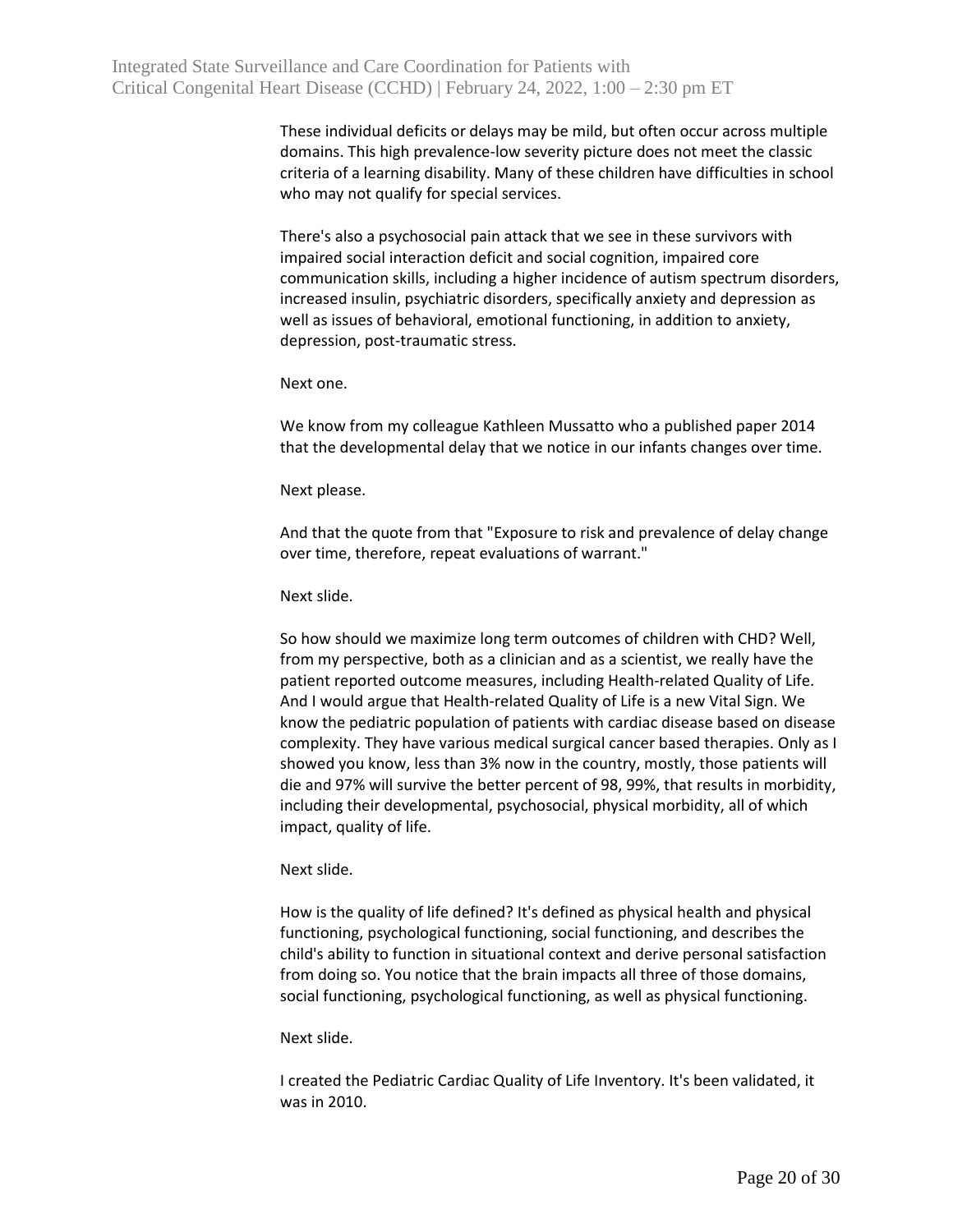## Next slide.

I apologize for the spacing here. It didn't look like that on my computer. So from the Pediatric Cardiac Quality of Life Inventory Research Consortium, which has 19 centers in the US and the UK. Of more than 3000 patients and their parents we know that quality of life in CHD survivors is lower than heart healthy children. The quality of life and CHD survivors worsened with increasing disease complexity, increasing medical materialization is associated with low quality life CHD survivors. Most importantly, with any specific cardiac subgroup, like for example, the five, 10 group or children with biventricular cyanotic patients out of surgery or a child with mild congenital heart disease like ASD or mild PS. There is wide variation called life school within these specific subgroups.

## Next slide please.

So, and obviously in a 12 minute talk, I can't show you all the data, but basically our, our quality of life scientific predictor analysis have shown that there are multiple issues that create this variation to quality of life score, and that if you really do want to nurture neurodevelopment and psychosocial resilience to improve quality of life, we need to set up surveillance programs and evaluate from management programs that provide neurobehavioral and psychotherapy in the child and adolescent with CHD to minimize the impact of social cognition issues, psychiatric issues, specific anxiety, depression, autism spectrum, and affective disorder, and ADHD. We have psychosocial support to have the child improve the self-perception. We have therapy in the patient, the parent to prevent and treat PTSD prior to invasive procedures in the ICU, and during follow-up and prevent and treat anxiety and depression. These programs also need to reduce parental stress while raising a child with chronic disease.

So how should we follow these patients evaluate and manage them over time? This is an AHA AEP statement that came out in 2012, which was the first of its kind laying out the landscape and the specific requirements to evaluate and management of children with CHD relative to the neurodevelopment psychosocial deficits.

## Next slide.

In these guidelines we talk about diagnosing developmental disability and developmental delay through Surveillance, Screening, Evaluation, and Management. We want to put interventions in place to prevent or treat the ND Psychosocial phenotype noted in the pediatric cardiac population to maximize long term outcome.

Just click through the bullets please.

In order to maximize health-related quality of life, maximize educational attainment, to reduce the incidence of anxiety, depression, and stress in family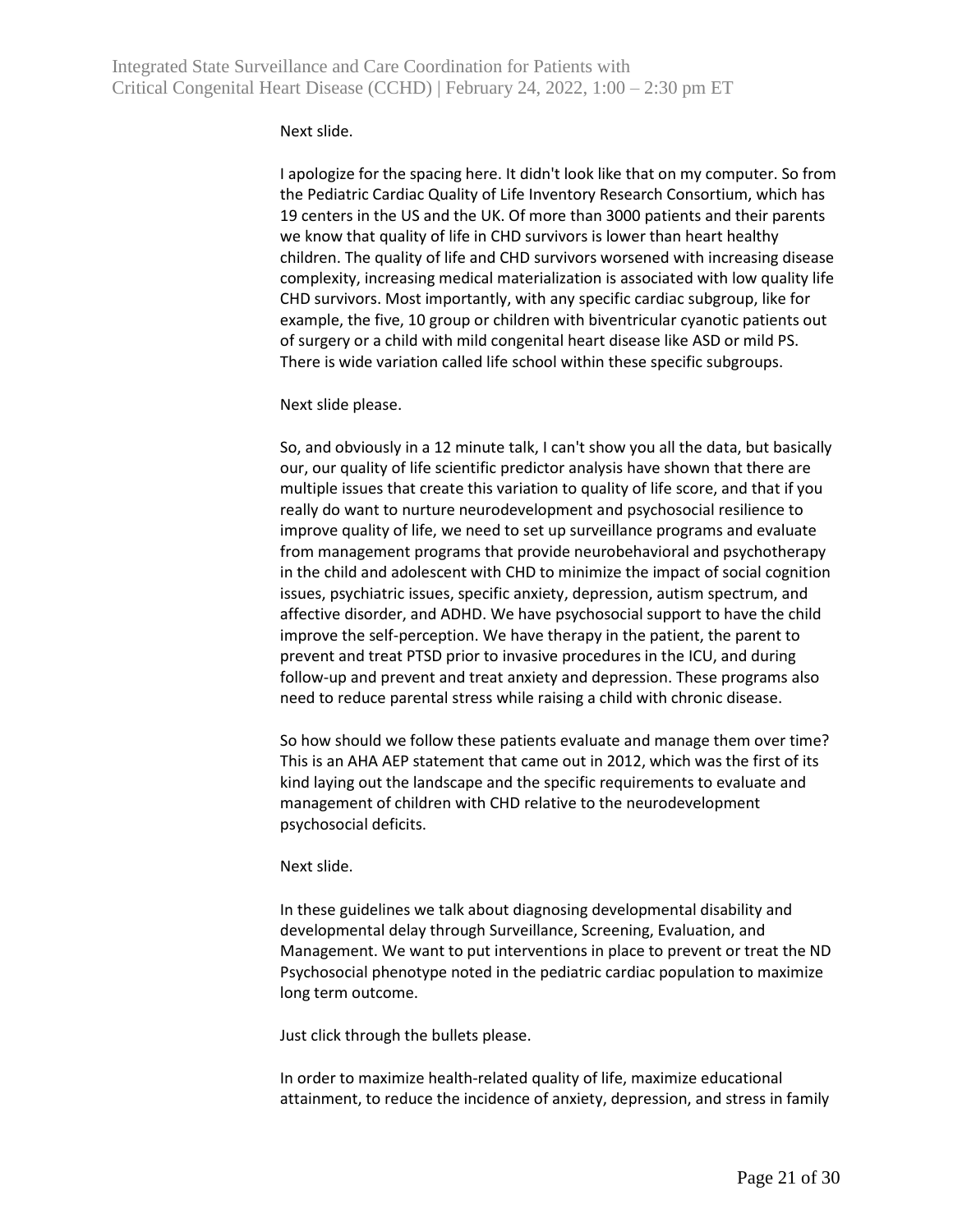members and family dysfunction to maximize the adult transition ACHD for outcome.

Here's the algorithm you'll notice at the top, it is a 2006 AAP algorithm of developmental assessments specifically for children, but then you'll notice where it says three B. If a child is considered high risk pediatric general heart disease, they immediately move into the ND high risk population, which can gray on the bottom. And they are referred directly for both a medical and developmental evaluation.

Next slide.

So whose high risk? Neonates, infants requiring open heart surgery, children with other cyanotic heart lesions not requiring open heart surgery, neonatal or infant period, specifically those with epsons anomalys to try and [inaudible] treated, for example. Terms of any combination CHD and other co-morbidities we'll talk about one second, then other conditions, determinate discretion of medical providers.

Next Slide.

So if a child is CHD and has any of the following co-morbidities they are considered high risk. Prematurity, developmental delay recognized in infancy, suspected genetic abnormality and/or syndrome, history of mechanical support, heart transplantation, CPR at any point, prolonged hospitalization defined as greater than two weeks, perioperative seizures related to CHD surgery, and then significant abnormalities under neuroimaging and/or microcephaly.

Next Slide.

The neurodevelopment recommendations for patient stratified and high risk include referral to formal development of medical evaluation. So errors you do not screen, you literally just refer them as the high risk immediately for developmental evaluation. Referral to early interventions are as or early childhood special ed services, prior to confirmation developmental diagnosis, these children are very high risk for developmental delay, and they should have early intervention services in place during infancy. There should be periodic reevaluations for developmental disabilities in developmental delays at 12 to 24 months, three to five years, 11 to 12 years. The 12 to 24 months to make sure these influence get plugged into early intervention so that they're seen by a cardiac developmental program with developmental pediatrician. Three to five so they can have a preschool assessment prior to starting kindergarten and 11 to 12 years of age before when they're middle school before one high school and obviously referral of young adults for higher education educational count.

Next slide.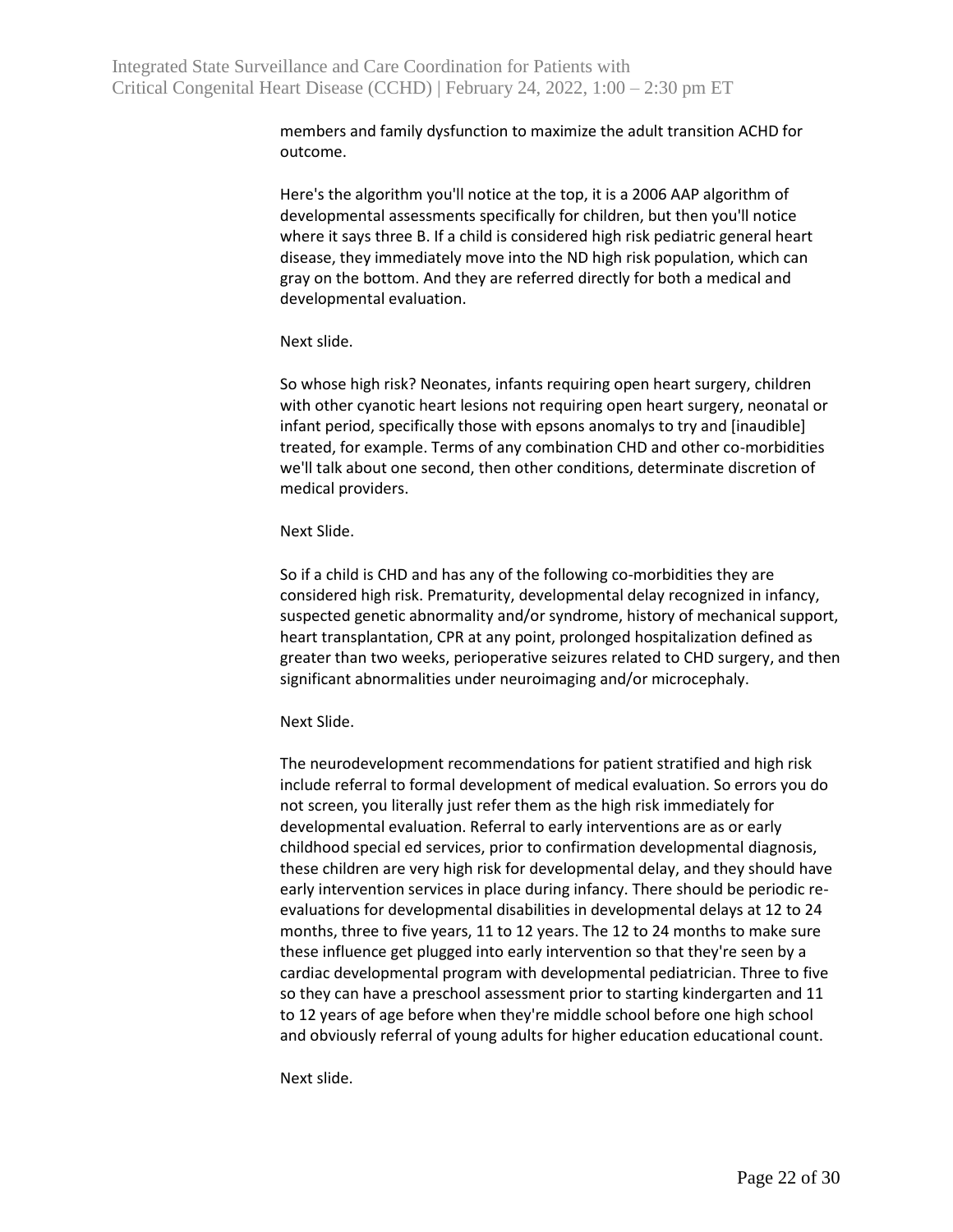So another way to monitor these patients is through CNOC. So CNOC is a Cardiac Neurodevelopmental Outcome Collaborative, as Jill told you earlier, it's the first co-chair for CNOC. The team started meeting in 2013 it became a 501c3 in 2015.

Next slide.

CNOC is a multi-centered multi-national multi-disciplinary group with healthcare professionals committed to working together and partnering with families to optimize their neurodevelopmental outcomes for individuals with pediatric, and congenital heart diseases, through clinical, quality, research initiatives, intending to maximize quality of life across the life span. CNOC has a data coordinating center, it has a data analytics core, it has a registry, it's currently involved in three countries, 46 participate institutions, and 1000 members. Remember I said, there were 120 pediatric cardiac surgical programs in the country, more than one third of them now belong to CNOC.

Next slide.

So CNOC has put out specific recommendations for evaluations in the birth through five group, as well as in the school age group as well. This is additive to the AHA guidelines. And if you look at the AHA guide of 2012, and these two page came out in the last 18 months, you'll have all the extant literature on how to evaluate and manage patients during childhood.

Next slide.

So when we think about how we should care for children with heart disease and their families long term-

And quickly click again, click one more time. There you go.

So the primary cardiologist will take of physical morbidity. They're really not trained to nor do they really have any interest in dealing with neurodevelopmental morbidity or psychosocial morbidity. The first cardiac development form was created in 2007 by Cathy Mussatto in a children's house of Wisconsin with her colleague Cheryl Brosig. I created the third one in the country in 2011 at Cincinnati children's and it was the first one at that time that some kids, not just birth through age three, but through young adults with college age years, since that time, more than 50 of them have opened across the country over the last decade, which is a dramatic, dramatic change in our field.

These [inaudible] homes addressed could have been.

PART 3 OF 4 ENDS [01:12:04]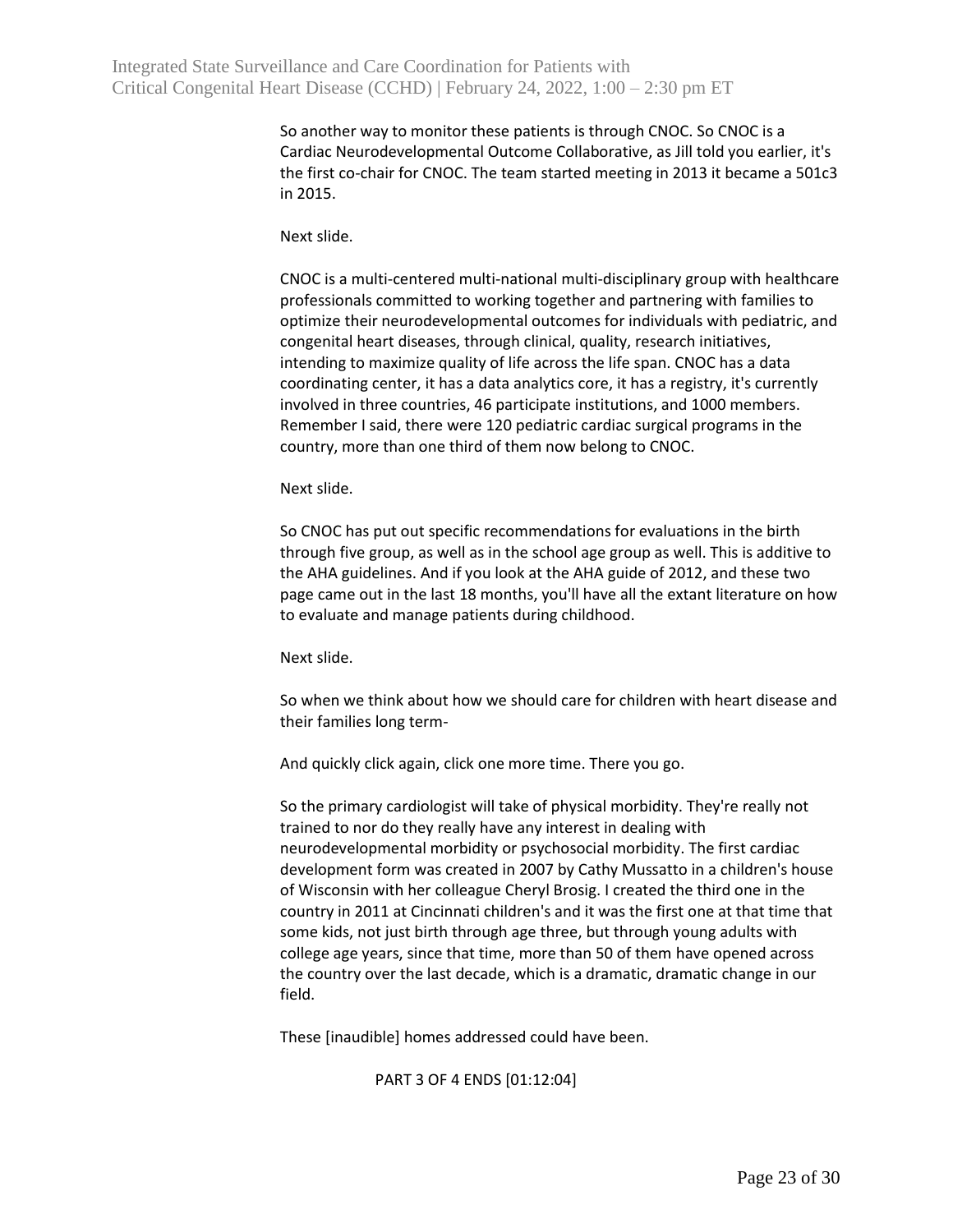Bradley S. Mari...: ... Change in our field, these cardiac ND program address a critical gaps in how we care for these children with heart disease and their families. Next slide. This is an example of my program when I was at Lurie Children's, now obviously Cleveland Clinic, and we're about to open our program here. These programs are often generally the high risk cardiac patients in my program in Chicago with NICU and cardiac patients. It's a combined program. There was regular developmental evaluation's infancy through adolescence. Psychology and neuropsychology evaluation management, PT, OT, speech therapy, access to dieticians, social workers, nursing, and APNs. And care from developmental pediatricians and special educators. Next slide. So the care model within in the medical home for all these programs is basically at this cardiac developmental program team interacts with the pediatric cardiologist or ACHD provider, as well as the generalist, the general pediatrician, family practitioner, internist. They don't take the care over, a medical care of the patient over, but they do become the focus for the neurodevelopmental psychosocial assessment. Next Slide.

> So there are multiple different models that you can use to follow these patients. When I was in Cincinnati Children's and I asked my NICU colleagues there, could we work together to build a cardiac butler program? They said, absolutely not. And they want ever siloed approach. So we built separate high risk NICU and cardiac populations involves in two separate clinics with no interaction. You could also have a separate NICU and cardiac population set of clinics, but the non MD core staff works in both for efficiency standpoint. You could do it in Chicago, which is having a single developmental support follow for a high risk NICU cardiac population, which is highly efficient financially, highly effective because a lot of white men incur that the high risk NICU babies is similar to the high risk cardiac patient, or you can do what we're building right now in Cleveland Clinic, which is a singular developmental follow up medical home for high risk children that includes many populations.

> Go to next slide. So right now Cleveland Clinic, we're basically having multiple populations follow up with quickly, a core team of developmental pediatrics, neuropsychology, psychology, psychiatry, advanced practice nursing, habilitated services, speech, PT, OT, audiology, nutrition, and social work. Click please. Who will have specialty physicians and here are some examples here, cardiology, critical care, neonatology, neurology, pulmonology, surgery parachute in on particular days in the clinic to work with this core team to take care of these specific populations. While I've shown here, neurology, neurosurgery follow up cardiac ND developmental follow up, neonatal follow up. These are just some examples of a much broader population patients that you could see with frequent obviously additional consults, including adolescent care, palliative care, genetics and obviously education from the school education. Next slide.

So the CNP team that I have created at several institutions now includes what we call Developmental Intensivists, who are basically NICU, PICU, cardio ICU doctors that have specific interest in these populations. As well as developmental pediatrician, PT, OT, and educators. That core team with social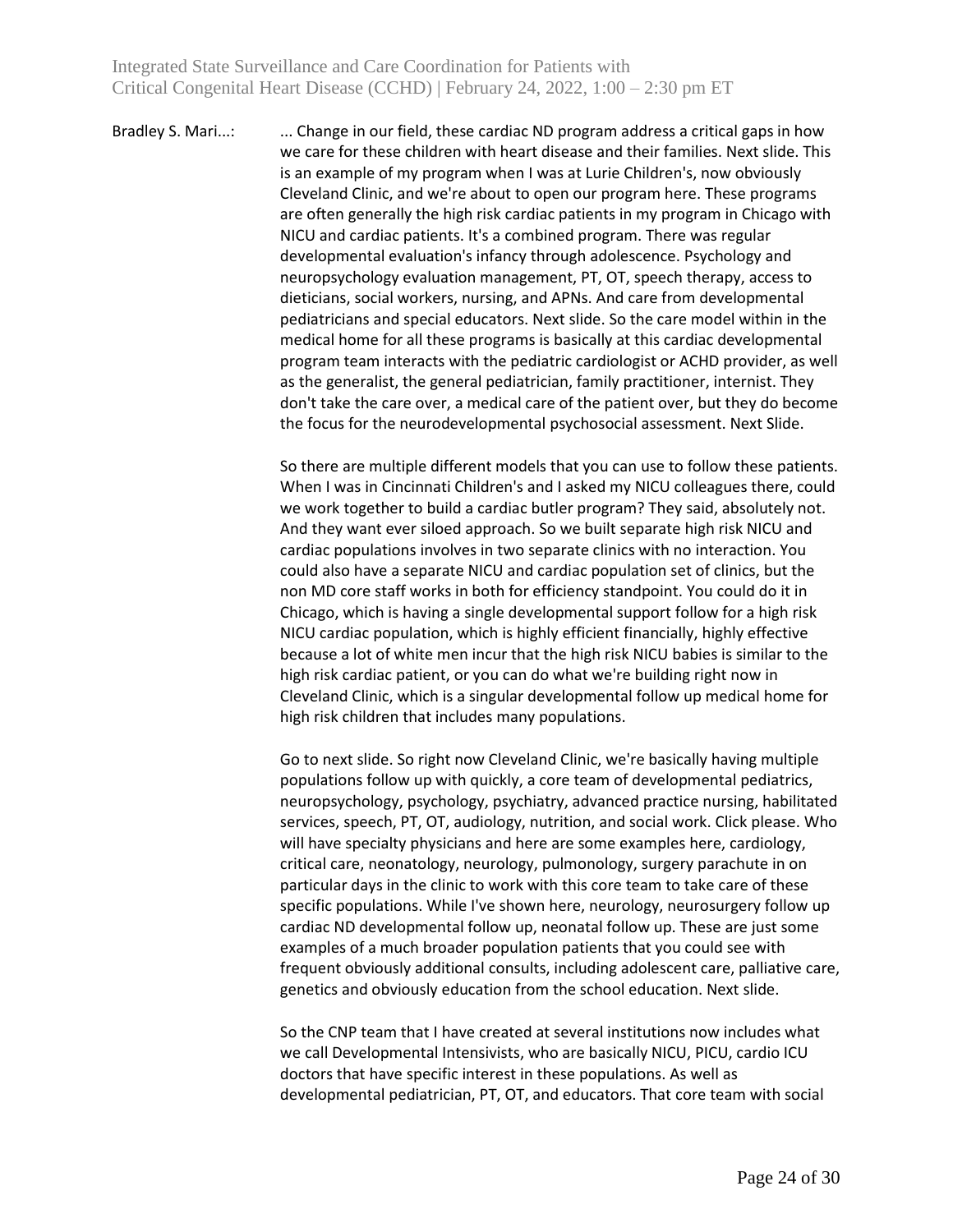work has been a very successful core team for me. Both at Cincinnati Children's and that when I was at Rye were building that in the clinic, but you have to have access to, a neuropsychologist for testing in two thirds of the patients, a psychologist for a lot of the issues with the patient and the family geneticist, neurologist, dietician, speech and speech language pathologist, but the educators particularly important. Next slide.

We know that patients with CHD survivors will, one third and one half of them, will have special ed programming. We know one in six are place in substantially separate classrooms. We know one out of five were repeated grade, at least once. And one out of four receive occupational therapy, physical therapy, speech therapy, and psychotherapy. Next slide. As a result, the educator becomes very important. So we have always had an educator in our clinic, the talk scan before they come in there, the child of a 5 0 4, an IEP, if so, what send it to us and can review it. Then the patient comes into the clinic, then meet with the educator quickly. And then that same educator works with this family outside the clinic, in the community schools. You can have the greatest assessment and have a 12 page document that you send to the pediatrician.

Its like no one to advocate for that family. With the community schools, it's as if the tree fall in the far and there's no one there. Next slide. So you have to have what I call the tip of the spirit, have someone who can take these important evaluations and bring them to the schools with the families for free. As we know, sometimes getting this kind of educational support in the schools can be hundreds of dollars from educational lawyer or an educational advocate. 50 percent of the patients who have heart care in this country, Medicaid and they cannot absolutely not pay for that. So I think it's incumbent upon all of us to provide that support to the patients available. Next slide.

Getting patients into these clinics, their developmental clinics is not easy and it takes a lot of communicating with both the general cardiologists and patients and families. When I was a fellow in the 1990s, I used to walk in a room and say to families, take great care of your baby when you do surgery and they're going to be just fine. Well guess what? That's a big lie. Half of them, aren't just fine and we have to provide those great supports. And then there's obviously the grand re-education. Most cardiologists think, oh they're not hypertensive. They've got great a reduction they're on the diuretics, etc. They're fine. And they don't even delve into any of the nerve develop psychosocial issues that these patient family face and that grand re-education is ongoing. And I think we've made a huge headway in the last 10 years with pediatric cardiologist and pediatricians about this, but it's an ongoing process. Next slide.

So when you think about care for patients with the general heart disease, you have to think in terms of cardiovascular care and neurodevelopmental and psychosocial support across the life span. Click here. So it starts in the fetal care center, talking to families ahead of time about what the neurodevelopmental may or may not be in educating the family. You have to have the best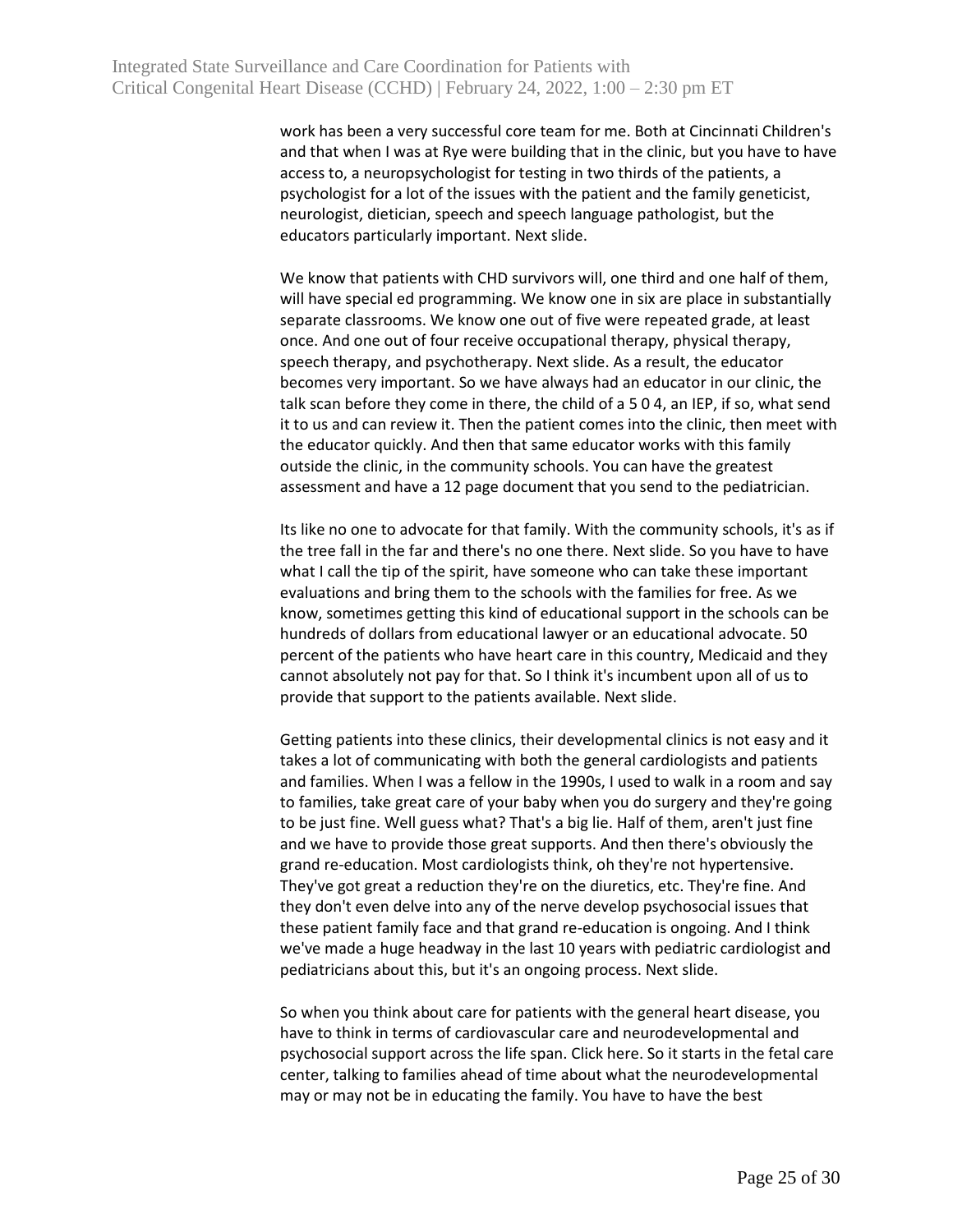preoperative experience relative to CICU to minimize and mitigate brain injury. You have to have a great developmental support program, that's going to see that patient follow them into young adulthood and then have appropriate cardiovascular bridge programs to transition patients into the adult care. So the best programs provide comprehensive cardiovascular care and comprehensive neurodevelopmental and psychosocial follow. Next slide.

So the last piece of this is having appropriate transition. And transition not something that just miraculously happens. It has to be organized, has to be created, has to be built into the DNA of a cardiac program to make sure that the patients getting what they need as they move to the adult hospital and the adult program. It's a paper from Craig Sable, a close colleague of mine, circulation 2011, identifying the best practices in managing transition in pediatric to adult congenital care. Next slide. If you haven't seen a gottransition.org, it's an amazing website that lays out all the details of how transition should occur. Next slide.

And the AP as well has published important papers on transition and show exactly what should be done when it should be done to make sure that we do this appropriately. Next slide. I think the key things are that, first of all, you have to have a, again, sorry about the typo. This is not how it appeared on my computer. You want to have transition policy, you want to have transition tracking and monitoring. You have to talk about transition readiness between 16 and 21. We do transition planning between age 16 and 21. You have to transfer care between age 21 and 26 and then complete transition.

Hopefully by age 26 with a follow up with at least three to six months after transferring to make sure the transfer is complete. Next slide. Just want to thank you for your time today. In summary CHD is the most common birth defect, survival after neonatal heart surgery is expected neurobehavioral dysfunction in CHD surgical survivors results from white matter injuries. To maximize long-term health related quality of life, you want to adhere to the AHA/AAP and CNOC evaluation and management guidelines. When a monitor and intervene on development through cardiac neurodevelopmental programs, you want appropriately transition teens with CHC to ACHD medical care and most importantly mental health support programs. Thank you much for your time. I really appreciate you having me here today.

# Jill Glidewell: Thank you so much, Brad. I think now we have about eight minutes for some questions. We've had some pop into the chat box. If anyone would like to take themselves off of mute and ask a question, you are welcome to do so now. We'll quickly read through some of the questions. I think one of the most recent ones and Brad, I believe this is directed towards the information you shared. Can the links to the articles mentioned in the presentation be shared. This information could potentially help with some of the NICU pushback our state is get getting on performing screenings in their eligible patient population. There needs to be ascertain as to whether or not a CHD is present. When we're talking about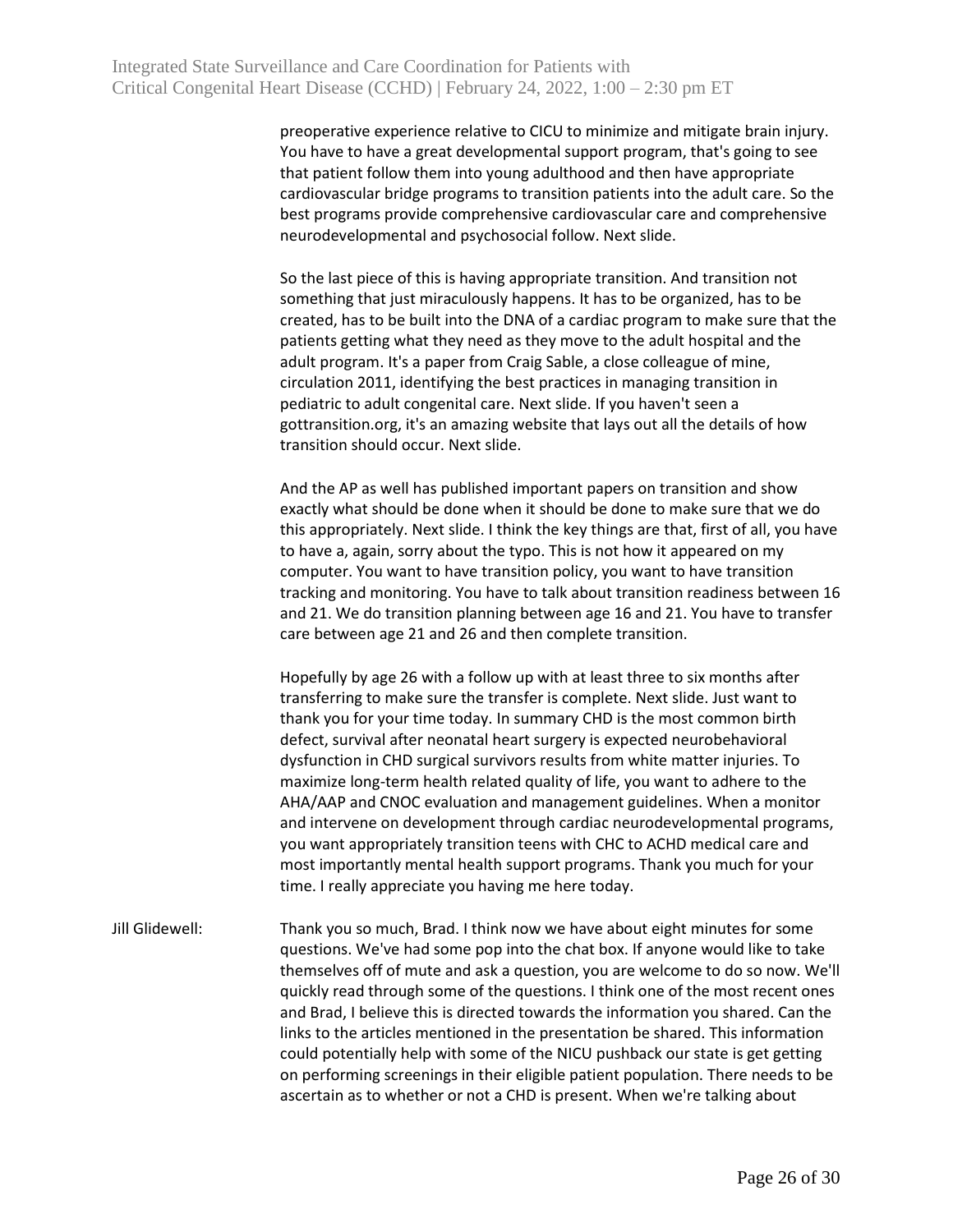Integrated State Surveillance and Care Coordination for Patients with Critical Congenital Heart Disease (CCHD) | February 24, 2022, 1:00 – 2:30 pm ET

> infants with prolonged links of length of stay in the hospital. So the quick answer is this presentation is recorded and will be posted to the APHL website. And Lisa, I think Amy's already left us. I'm not certain if the actual slide set itself will be available so that someone could slowly go through the citations or how most efficient we could handle that.

- Bradley S. Mari...: Yeah, the three links are pretty easy and I'll make sure Joe gets those. The first one, just put Marino Circulation 2012 and the AHA/AAP guideline will pop up and then cardiology young published those two management guidelines from snot about two years ago. And we'll make sure you get the links.
- Jill Glidewell: Excellent. Thank you. Let's see. And Lisa hop in, if you've seen any other questions pop in the chat box, some folks, some questions for Venita, and we could certainly recap those. If you weren't able to read those really characterizing the 816 cases. Some questions about if an infant is prenatally diagnosed, are they screen through pulse imagery screening, which is state and program specific, but Vanita or anyone else Diana, if you'd like to jump in here.
- Vinita Leedom: Yeah, to her question to Erinith question, we do look at prenatally diagnosis information and Nina feel free to add, but you know, we, even though it's a requirement, the hospitals don't have to report results. And part of it is probably because they know they will skip to an echo for really critically ill children. So that's right, what was said was correct.
- Dianna: And same in Arizona, a baby prenatally diagnosed or if the NICU doesn't have to be screened. We do ask for that reason, if they mark that box of not screened on the card so that we can confirm kind of what's going on and get better data, but as same as other states, some are some aren't, it's not a clean answer or a clean process
- Heather: For Minnesota, there is an option. They can do a physician override within the system and indicate that the baby was prenatally diagnosed.
- Lisa Hom: Sure and I think, we like the data to be cleaner. I know, sometimes I think it's really fantastic. I think Vanita mentioned that in South Carolina, they're linking to the STS continental heart database. And sometimes we've found at our center that sometimes the prenatal data is in there. And sometimes it's not, I don't think it was one of the mandatory fields. So I think that even when you get data there with things like prenatal diagnosis, there's still some opportunities for improvement. And there are several national quality improvement metrics that are looking at how to not only get better data, but how to move that, move that bar and have more infants prenatally diagnosed and intervened upon even sooner. I saw a little bit of back and forth in the chat box too, about who's being screened, whether those prenatally infants need to be screened and whether NICU infants need to be screened. And I think there's a lot of variation, certainly there's the science and the intention that when CCHD screening became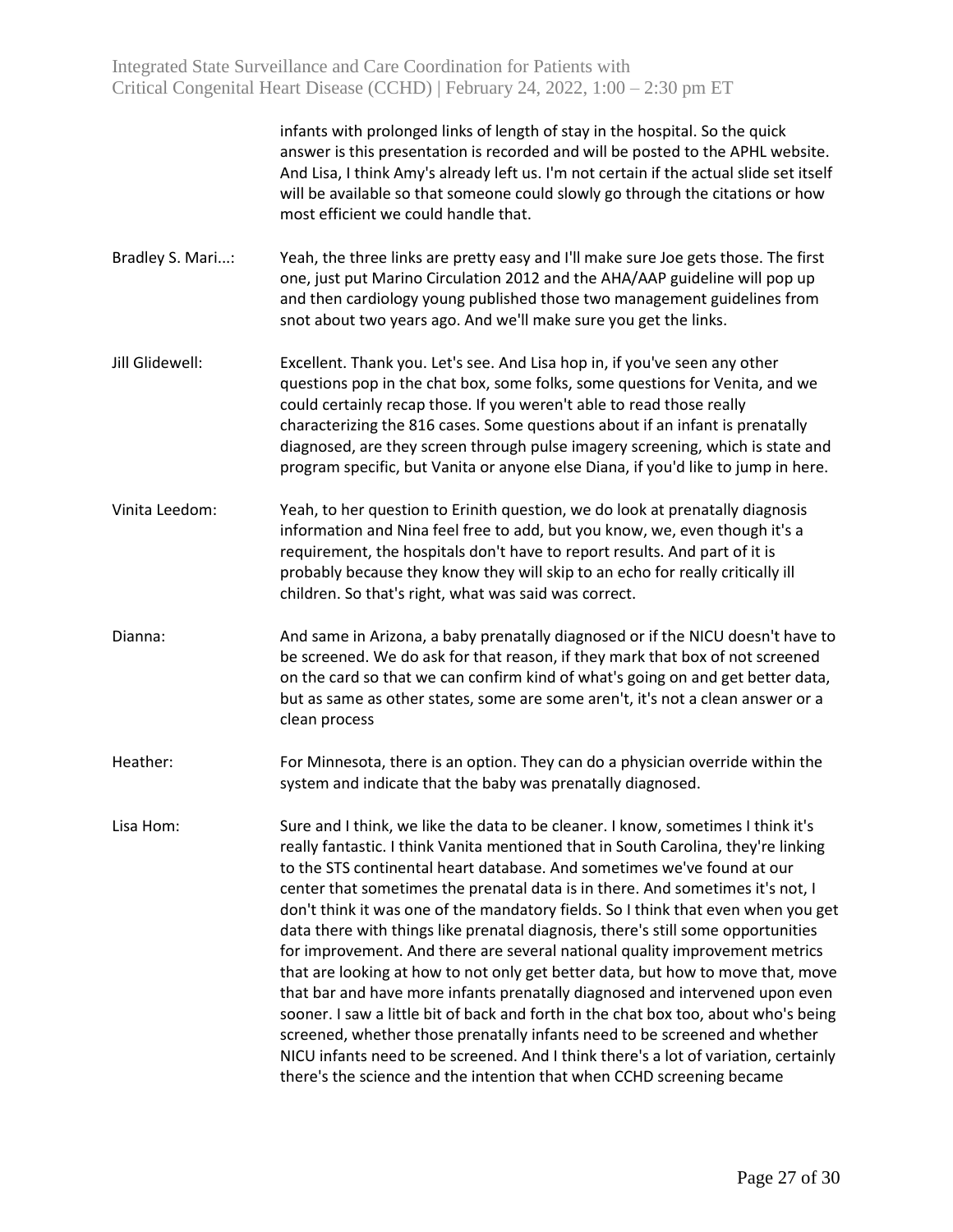recommended, it was really meant and geared toward identifying infants that were asymptomatic in the well baby nursery.

However, some states do require that all infants, regardless of any physician override, exemptions or ICU stay, things like that. Sometimes there's just a blanket statement. And the state law saying that all infants need to be screened regardless of whether they were prenatally diagnosed or required in ICU stay.

So I don't know if there were other questions. People can feel free to either raise your hand or unmute yourself. But Dr. Marino, I had a question for you. While we're seeing if any other questions come in and I loved your presentation. Thank you you so much for being on this webinar. I know you talk a lot about making sure the referrals are being made and getting children evaluated, in terms of the newborn screening and birth defects community, do you see any kind of systems level needs for either for data or things that could be done better? Things that look at in terms of improving the system and really helping these infants really get the neurodevelopmental assessments and interventions that they need throughout their life, not just in the newborn period?

Bradley S. Mari...: Yeah. Lisa, first of all, thank you and that's a great question. I'm going to give you a little bit of a convoluted answer, but there are already a couple things happening right now, which are impacting the community significantly to make sure these kids are getting evaluated. The first one is you US news. So I happened to sit on the working group have for the last six years, and once Sina became large enough, it became an actual item on US news, which then drove cardiac programs to create more cardiac developmental programs, because you want to get the points. The second thing is that with the HOAS follow up, one of the questions that was added in US news was, do you developmentally assess them at 12 to 24 months? And what percent do you do? And you get points in that as well. So just putting those two things in US news, dramatically up regulated, most cardiatric cardiac programs to put these programs in place to actually get these patients seen.

> Now I will tell you that the vast majority of children that are high risk with cardiac disease in this country are not seen for evaluation. Despite all the work we've done in the last 10 years, the majority don't see it, get seen. And I'll give you an example of what I experienced in Chicago. So if you look at Medicaid financing in most states in the country, they do not pay for neuropsychological testing. They do not pay for developmental support testing. So when I went to Lurie and I looked the CO in the eye and I said, I'm not going to build the cardiac for white wealthy kids in the suburbs and ignore all of the patients in Chicago that are underrepresented minorities that are on Medicaid. And most of these programs lose money in the short term, but in terms of the ability to brand them and bring in more patients that make a ton of money to the hospitals, it's a positive net benefit financially.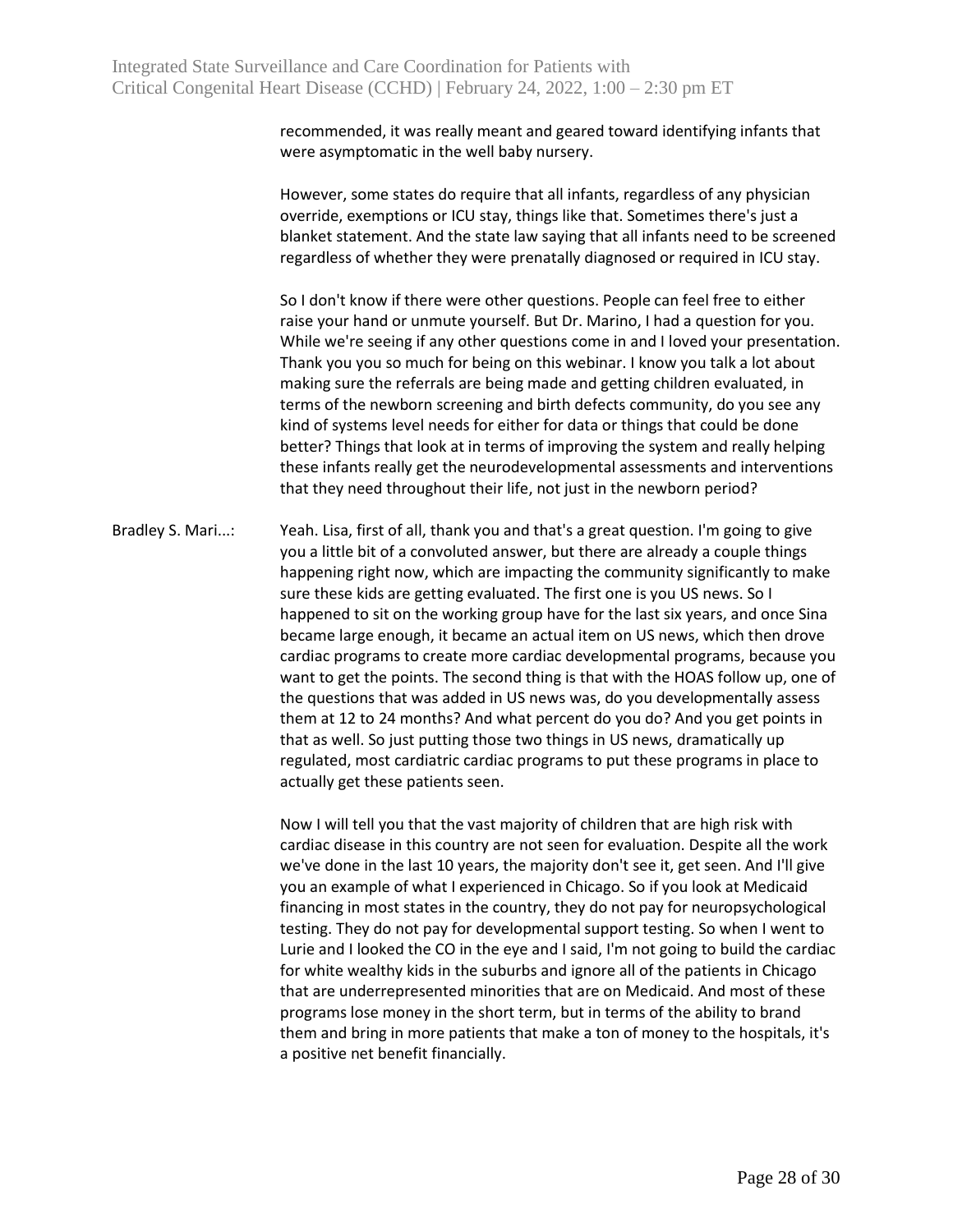But when we opened our program and we started seeing what percent of the patients actually got referred in, it was only 10% of the eligible patients in Chicago for coming to our clinic. The only way we got around that was basically again, through philanthropy and through the hospital, helping to pay for the providers was in epic, having the nurses at every one of our outpatient clinics that saw cardiac patients answer those three basic questions. Did you have infant heart surgery on bypass? Did you chronic sinus infant? Do you have CDC one of those comorbidities. In doing so with a quality improvement product went from 10% capture to 85% capture in six months. So using the EMR to allow nurses on the frontline in these outpatient biology clinics to find these patients and then get them referred into the central hubs, the vital program has been very helpful.

Now that's not the holy grail. What I've told you right now is workarounds and political pressure on people that hold the finances. Working through UUs for example, what's really going to change this is CMS. It is a national shame. It's literally shameful that CMS is not said that every patient who's a NICU grad or cardiac grad or some other high risk newborn that we can define, doesn't get appropriate developmental assessment. And CMS has chosen not to do that because it's expensive, even though it's absolutely needed. So if we really want to change the platform nationally, for all of our patients, CMS insurers half the children in this country. Just by having CMS, make the mistakes, pay for these required assessment services that would dramatically change the plan period. Most of the primary insurer will pay some of the neurodevelopmental assessment costs that are involved in these cardiac and follow programs. But they line item lots of things out and instead of paying \$3,000, they paid \$1,500.

So I know for example, when I came to Cleveland Clinic, I had to raise at least a million dollars for the first five years that our program is open. To pay for the deficit in neuropsychology dollars that come in terms of revenue and for the educators to make these programs go. So I apologize for the convoluted answer, but those are some of the ways in which we have gotten these services to patients. And I think the way we have to really help 50% of the kids in this country through CMS.

Lisa Hom: So thanks for that. Thanks for that very broad answer. And I think it really captures a lot of what we see at the local level in terms of reimbursement. I was really surprised to hear from one of our states that it wasn't an automatic acceptance to have a diagnosis of CHG, but that most kids were eligible. I'm really sorry. We are actually are right at the end of the webinar. We are at a time and I just wanted to say, thank you. This has been an amazing experience to be a part of. Certainly we covered a lot of ground in our three series webinar, but we really just want this to be the starting point. I know a lot of the states today reported on how to improve data, the work that they've done to improve integration and communication between stakeholders and really get us better data and be able to use the data, not only to analyze it, to create better systems